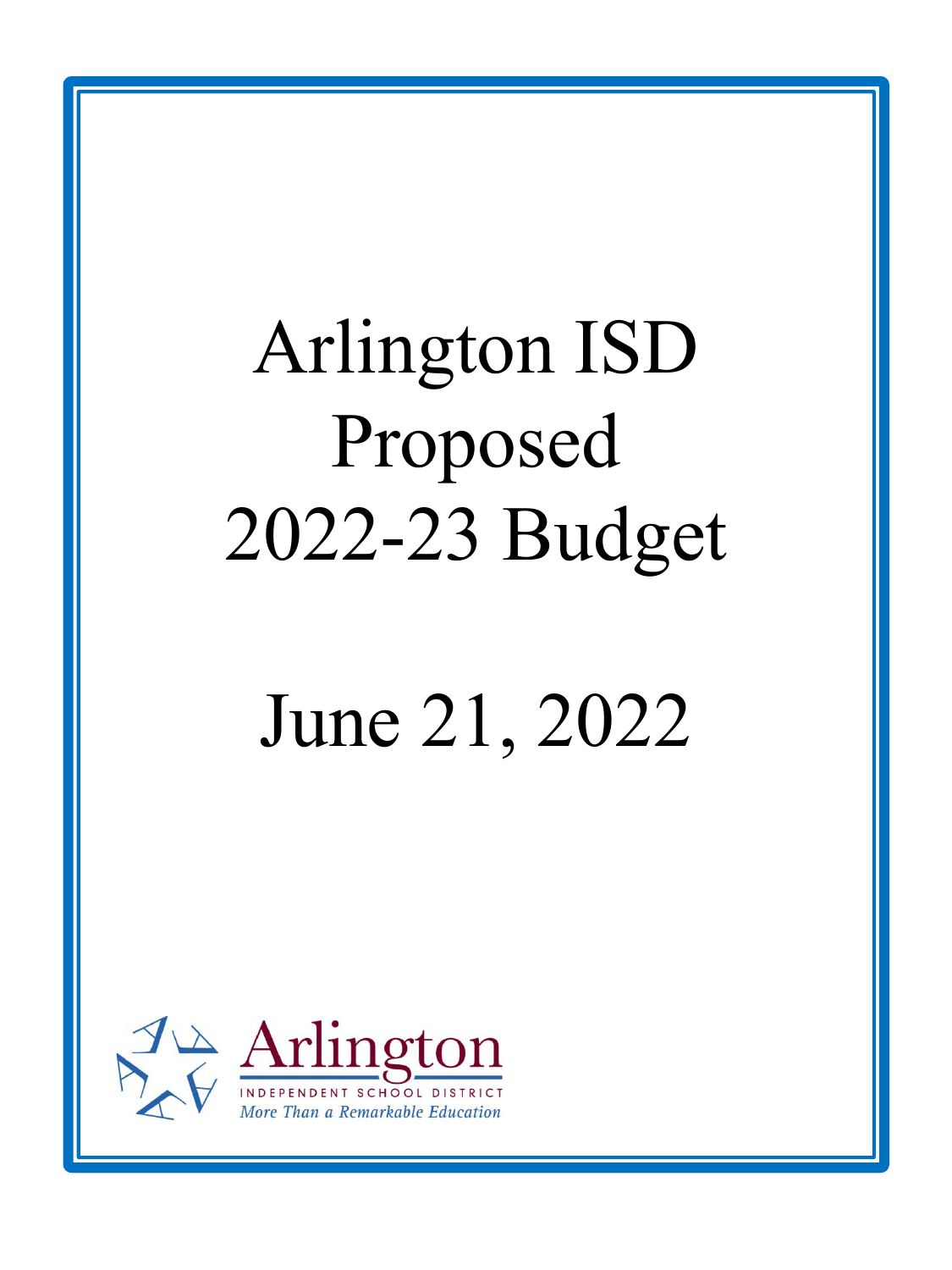### **General Fund:**

1. The Proposed budget contained within these pages provides the Arlington Independent School District's 2022-23 General Fund budget. The budget has changed between this presentation and the budget presented at the regular board meeting dated 6.2.2022. The budget was revised to incorporate refined estimates on expenditure elements in the budget such as staffing needs.

| <b>Fund</b> | <b>Fund Description</b>          | 2022-2023<br><b>Preliminary</b><br><b>Budget</b> | 2022-2023<br><b>Proposed</b><br><b>Budget</b> |  |
|-------------|----------------------------------|--------------------------------------------------|-----------------------------------------------|--|
| 161         | Transportation                   | 400.00                                           | 400.00                                        |  |
| 162         | <b>Regular Special Education</b> | 862.28                                           | 864.28                                        |  |
| 163         | <b>Athletic Fund</b>             | 28.98                                            | 28.98                                         |  |
| 164         | <b>Regular Voc Education</b>     | 234.78                                           | 234.78                                        |  |
| 199         | <b>General Fund</b>              | 5913.39                                          | 5921.89                                       |  |
|             |                                  | 7439.43                                          | 7449.93                                       |  |

a. The general fund FTEs:

2. There are two primary sources of General Fund revenue for all Texas school districts – property taxes and state aid – and there is an inverse relationship between the two. Property *values* are a key factor in determining the amount of state aid a district will receive. The higher a district's property values are, the less state aid the district will receive and vice versa. As property values rise, state aid decreases. Maintenance & Operations (M&O) property taxes and state foundation aid represent 92% of the District's General Fund revenue, and because they are interdependent in determining a district's total funding, they are analyzed together here.

The 2022-23 budgets for property taxes and state foundation aid combined are \$525,246,959 which is \$1.7 million more than last year's adopted budget. The majority of this variance is due to property valuation estimates and collections. The budgets are based on state funding laws enacted by the 87<sup>th</sup> Texas Legislature, uncertified proposed property values prepared by Tarrant Appraisal District (TAD), and AISD estimates of student attendance, special program participation and tax collections.

Changes in property tax revenues and state aid are explained below:

**Property Taxes:** 2022-2023 total tax revenues are budgeted at \$358.9 million. Of that total, Current Year Taxes are projected to be \$356.6 million based on an estimate of the July 25<sup>th</sup> certified property values and an M&O tax rate of \$1.05760. This tax rate is estimated with the state mandated compression. Preliminary property values reported by the Tarrant Appraisal District were used to estimate the values that will ultimately be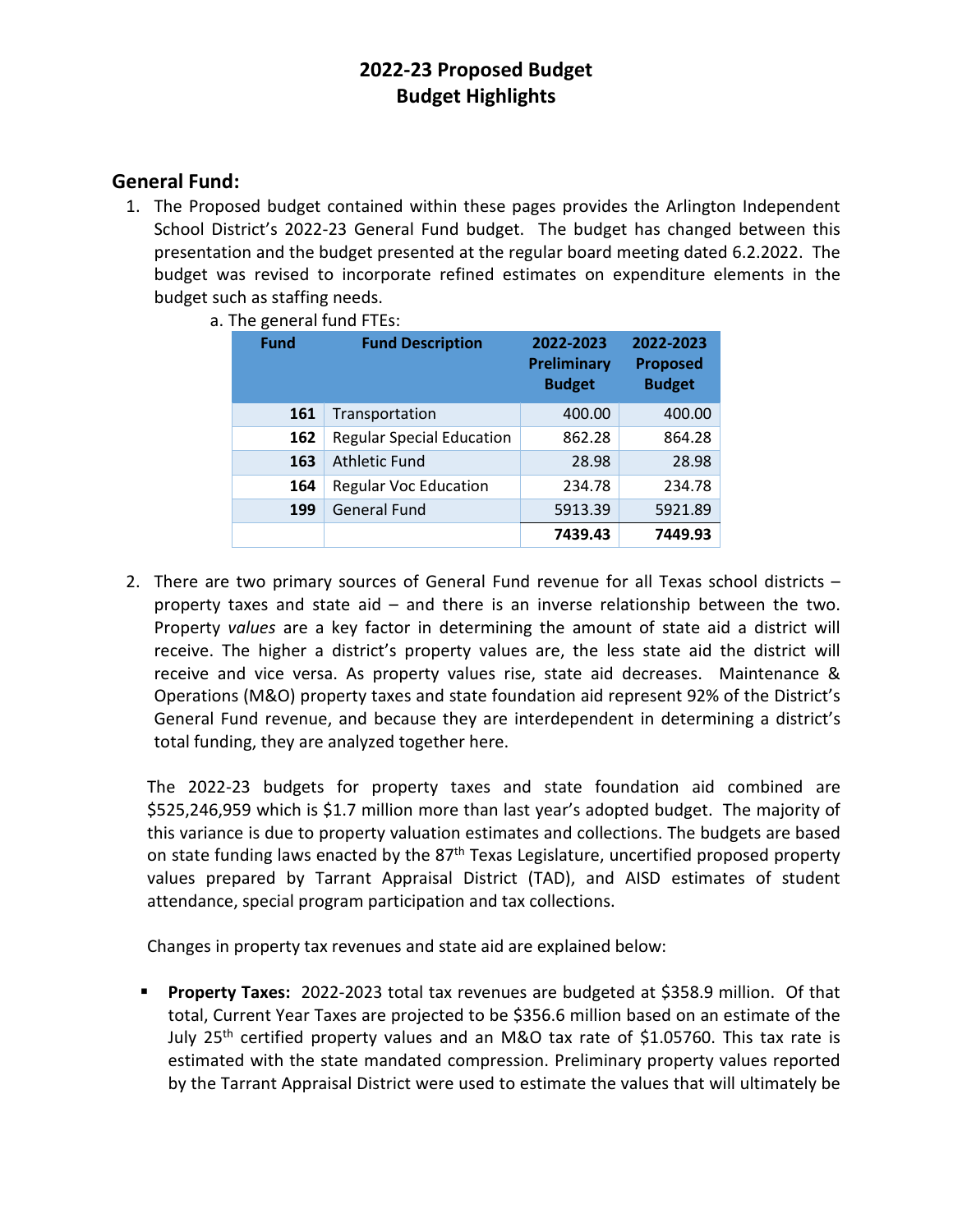certified on July 25<sup>th</sup> for the 2022 tax year. The Board of Trustees will adopt the 2023 tax rate after certified values are released by TAD on July 25<sup>th</sup>.

**State Aid:** State Foundation School Program (FSP) aid is estimated at \$166 million for 2022-23 based on state funding legislation and projections of student enrollment, attendance, special program participation and property values.

Student enrollment is estimated at 55,603 which is 708 fewer students than last year's official enrollment of 56,311 on the October PEIMS snapshot date.

The "Local Share" assignment is the amount that school districts are required to contribute towards their total FSP entitlement, and it is based on local property values. The Local Share is higher for districts with higher property values per student, and those districts receive less state aid. As a district's property values rise, its Local Share assignment increases and the district will receive less state aid.

Recapture, referred to as excess local revenue is when local revenue levels exceed entitlements. If a district is not identified by TEA as begin subject to recapture, and our property values indicate recapture, the amount is rolled into the next fiscal year. The district have five options to comply with statutes:

- 1. consolidation with another district
- 2. detachment of territory
- 3. purchase of average daily attendance credit
- 4. education of nonresident students
- 5. tax base consolidation with another district

Proposed budget figures indicate the district will not be subject to recapture next fiscal year.

- 3. Investment income is budgeted at \$100,000 a decrease of \$190,000 compared to last year's adopted budget. The estimate was calculated based on the current state of the nation's economy as well as the state's continued economic downturn.
- 4. Federal Medicaid revenue is budgeted at \$13.6 million, a decrease of \$3.2 million. AISD participates in the SHARS and MAC Medicaid programs, with SHARS by far being the larger of the two programs. SHARS is a Medicaid program that reimburses school districts for eligible services provided to special education students enrolled in Medicaid. Revenues are based on reimbursable services and qualifying salaries. The budget decrease is a result of an extra payment made during FY22 that will not be recurring.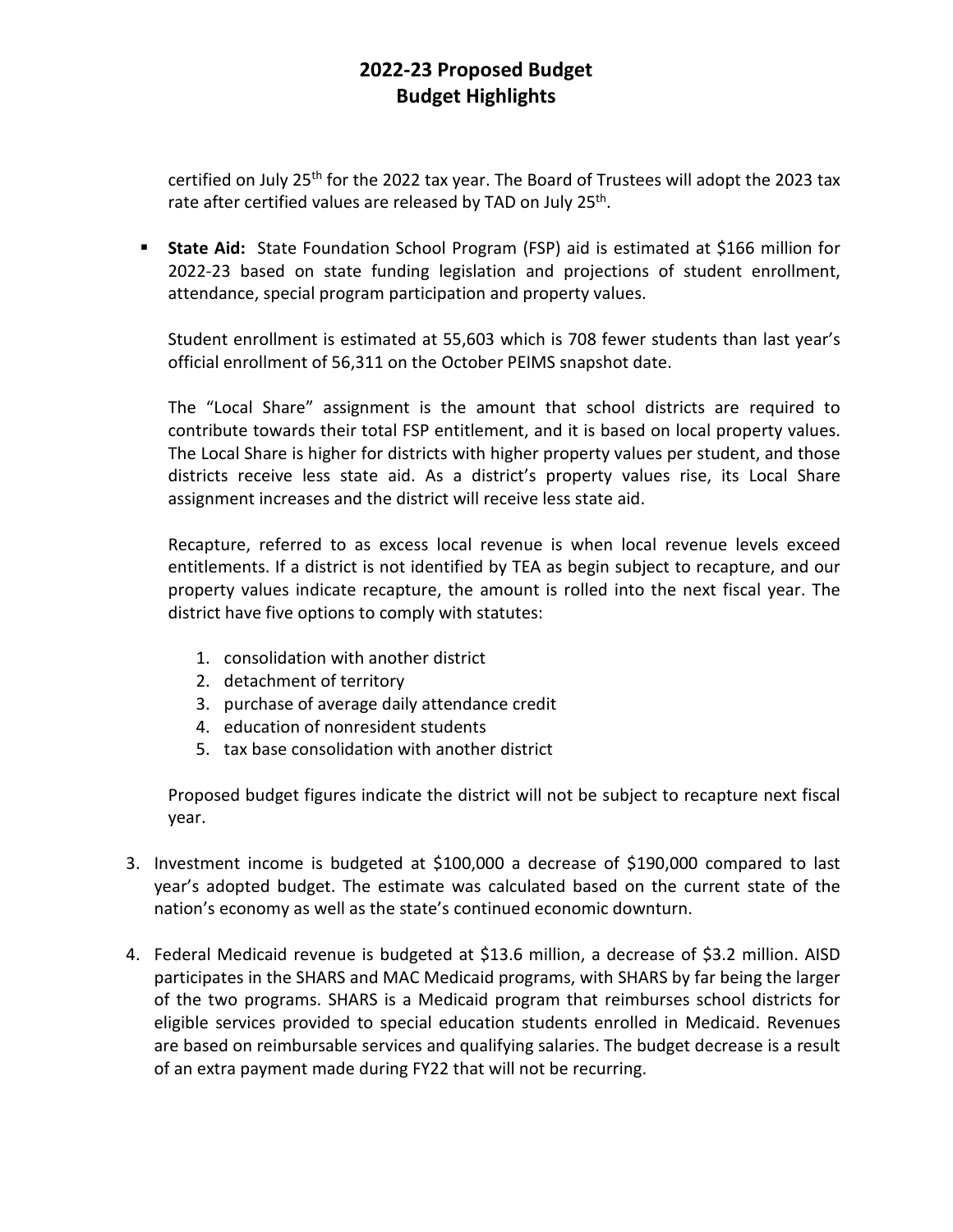- 5. Staffing levels and campus allotments are based on the projected enrollment for each campus and staffing ratios approved by the Board. Staffing ratios for 2022-23 are the same as 2021-22 ratios. The district's human resources department has teamed with the TASB organization to aid in the strategic staffing approach to non-campus based departments within the district. This will assist in aligning the correct positions within each division for effective, efficient use of compensation dollars.
- 6. The 2022-23 budget is aligned to the District's strategic plan and includes funds to support year 1 strategic plan activities.
- 7. Key programming provided for in the 2022-23 budget includes:
	- **Universal Pre-K**
	- P-Tech program supports for Lamar, Sam Houston and Seguin High Schools
	- **Districtwide campus carryover funding**
	- **Program supports for three academy programs STEM Academy at Martin High** School, Crow Leadership and Pearcy STEM
	- **Program supports for the Corey, Jones and Gunn Fine Arts/Dual Language** Academies
	- **Leadership development**

#### **Child Nutrition Fund:**

- Food Service operations are primarily funded through National School Lunch and Breakfast Program reimbursements, federal commodities program and meal prices. The fund receives no local tax revenues.
- **Prices for elementary junior high and high school full-price lunches will increase by** \$0.10 based on the USDA Paid Lunch Equity worksheet calculator.
- There will be no price increase for elementary or secondary breakfast meals in the 2022- 23 fiscal year.
- **The district Food Service department expects to operate under National School Lunch** Program (NSLP) for the 2022-23 school year.
- Meal benefit applications for free & reduced meals will be accepted, and it is very likely universal free meals will not continue.

#### **Natural Gas Fund:**

- Royalties earned on natural gas leases are accounted for in the Natural Gas Fund.
- Revenues flowing into the fund have been legally committed for special projects. The Board can amend the budget at any time to appropriate accumulated resources for an identified special project.
- No special projects using Natural Gas Funds are currently planned for the 2022-23 fiscal year.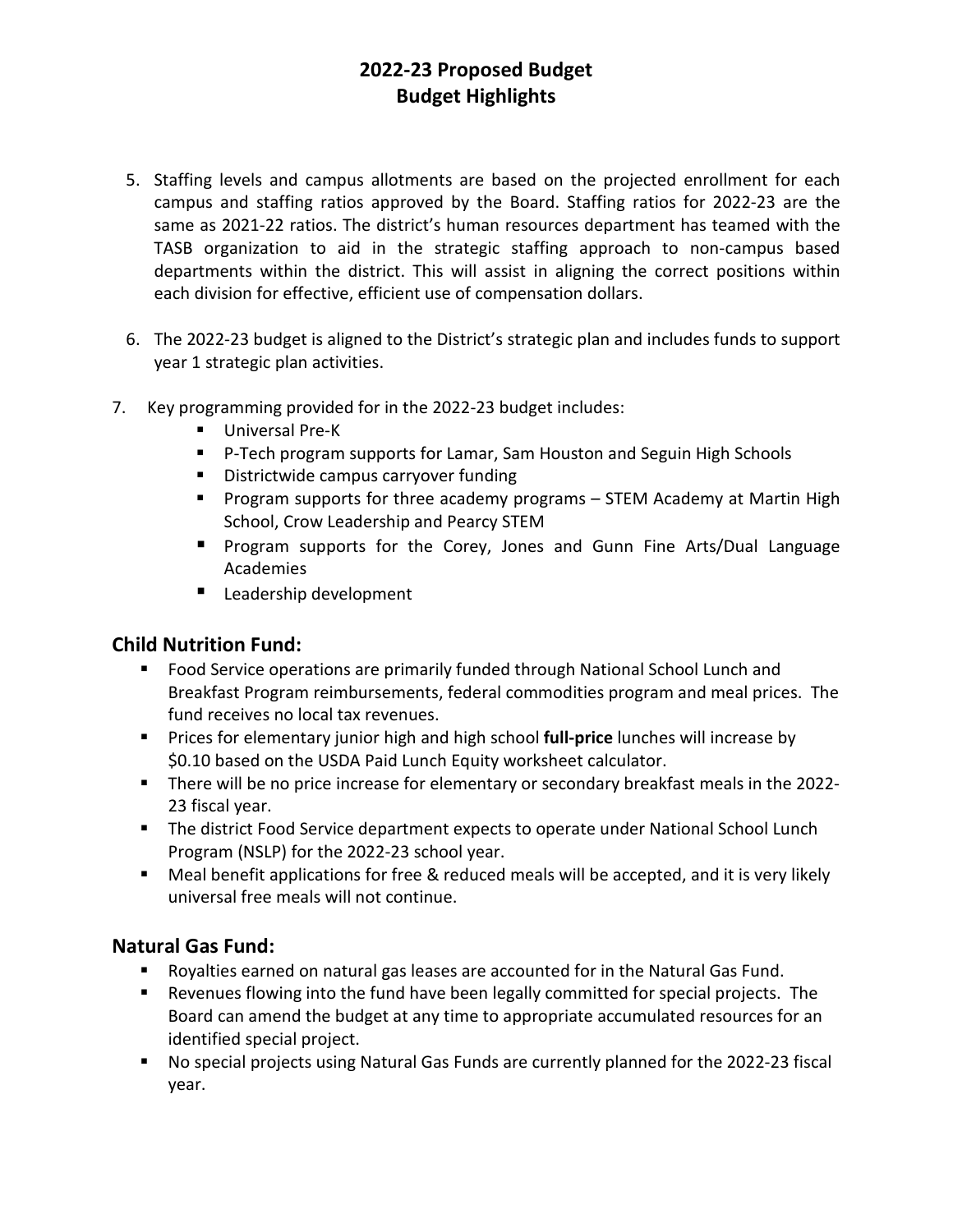• The 2022-23 revenue budget reflects industry trends in natural gas prices and Barnett Shale production and anticipated investment rates.

## **Debt Service Fund:**

- **Principal & interest payments on bonded debt are accounted for in the Debt Service** Fund.
- Taxes generated from the debt service portion of the property tax rate, state facilities assistance and investment earnings are the revenues accumulated to pay principal and interest payments.
- The 2023 Debt Service tax rate is estimated at \$0.300700, which reflects no change in the 2022 tax rate.
- The 2023 tax rate will be set in August following receipt of the certified property values from Tarrant Appraisal District.

## **Capital Projects Fund:**

 Phases I, II and III of the 2019 bond program have begun or will begin work in varying capacities during fiscal year 2023. The following pages provide some detail on each project currently captured in this budget.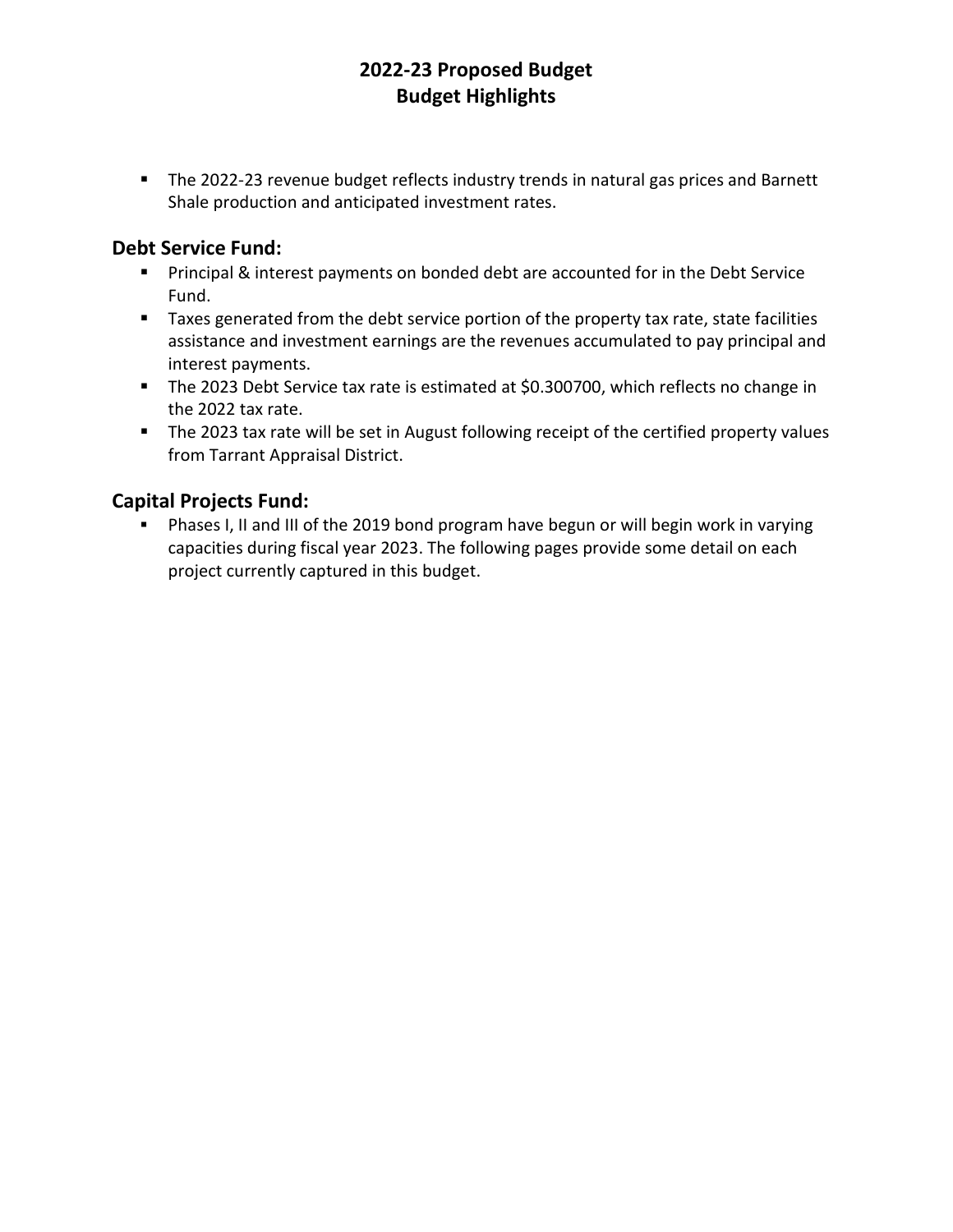# Construction Update

2019 BOND PROGRAM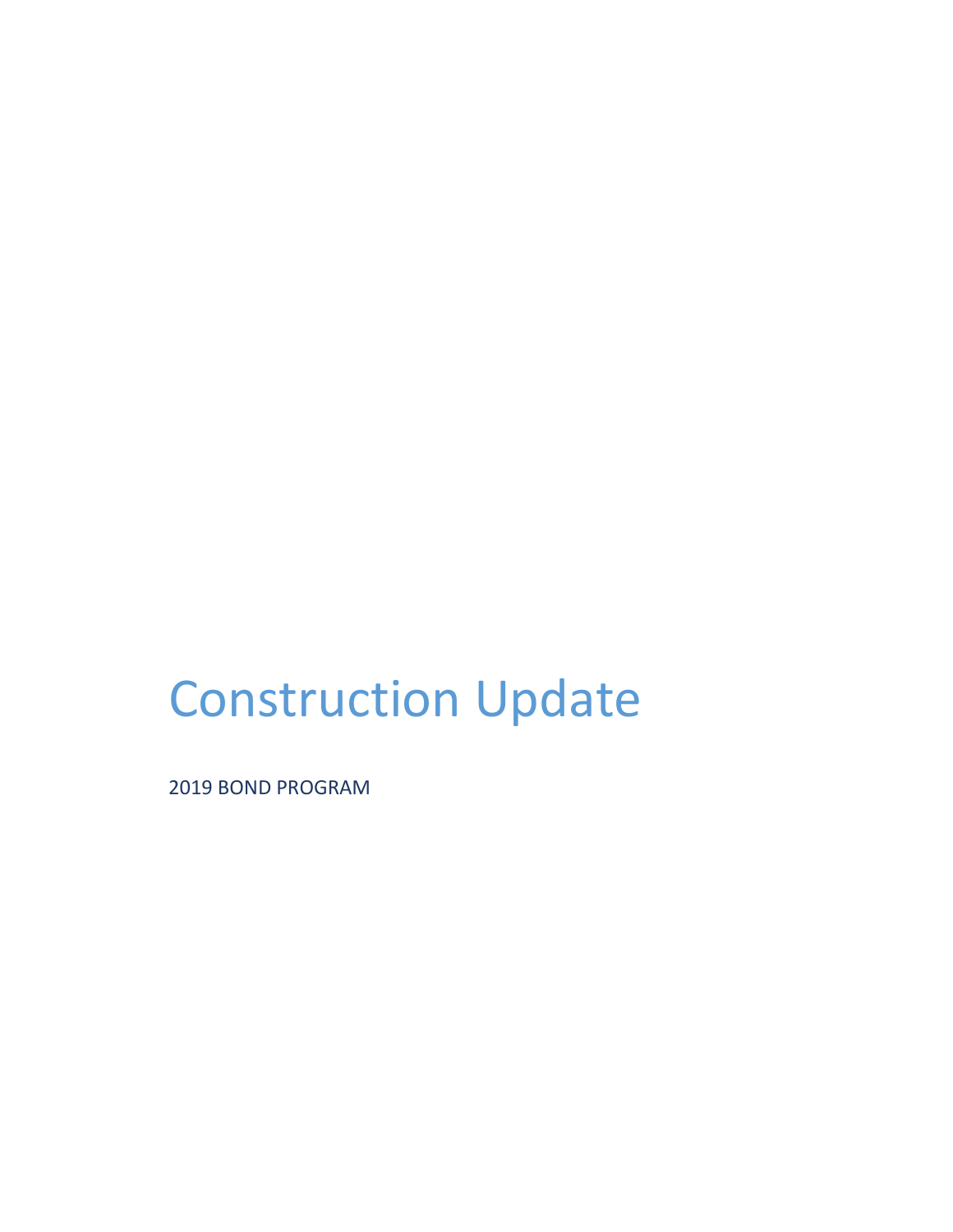#### **2019 Bond Program**

The first issuance of bonds from the 2019 bond program occurred in 2019-2020 and work is ongoing on these projects. Phase I projects are listed below:

- **Replacement of Berry, Thornton and Webb Elementary Schools**
	- $\circ$  As part of the East Arlington Master Plan, 3 aging elementary schools have been identified to be replaced. Berry, Thornton and Webb Elementary Schools are being replaced on their current sites. The 3 schools are an average 62-years old and reached the end of their intended life cycle.

In the summer of 2020, boundaries were redrawn for Berry, Blanton, Crow, Johns, Knox, Rankin, Roark and Thornton Elementary Schools. The new boundaries were effective for the 2021-2022 school year. Berry and Thornton Elementary Schools are being housed at alternate sites during construction of the replacement schools. From August 2021 through June 2023, Berry ES will relocate to the former Roark ES and Thornton ES will relocate to the former Knox ES. Temporary buildings have been placed at each school, as necessary, to accommodate enrollment of new boundaries.

The new Webb Elementary School will open in the fall of 2022. The new Berry and Thornton Elementary Schools will open in the fall of 2023.

- **Additions and Renovations to create a district-wide fine arts and dual language academy at Gunn Junior High School**
	- $\circ$  To provide continuity of program access for fine arts and dual language students, currently operating at the Corey and Jones Fine Arts and Dual Language Academies, the District is completing additions, renovations, condition deficiency and life cycle improvements to Gunn Junior High School to house a new fine arts and dual language academy for incoming junior high school students. Incoming  $6<sup>th</sup>$  grade students from Corey and Jones academies have the option to attend this new junior high school academy. Construction is nearing completion to Gunn Junior High School on a 10 classroom addition and renovations throughout the entire campus. The Academy opened in the fall 2021.
- **Addition and Renovations to Crow Leadership Academy**
	- $\circ$  Additions, renovations, condition deficiency and life cycle improvements are complete at Crow Leadership Academy. A ten classroom addition to support Pre-K and Kindergarten instruction, as well as, a new gymnasium/storm shelter and kitchen addition have been completed along with HVAC, electrical and plumbing improvements. Other upgrades included interior renovations (paint, flooring, ceilings, lighting, etc), ADA accessibility improvements (door hardware, ramps, restrooms, etc), restroom renovations, site improvements (lighting, landscaping, drainage, irrigation, signage, etc.), roof renovations and paving improvements.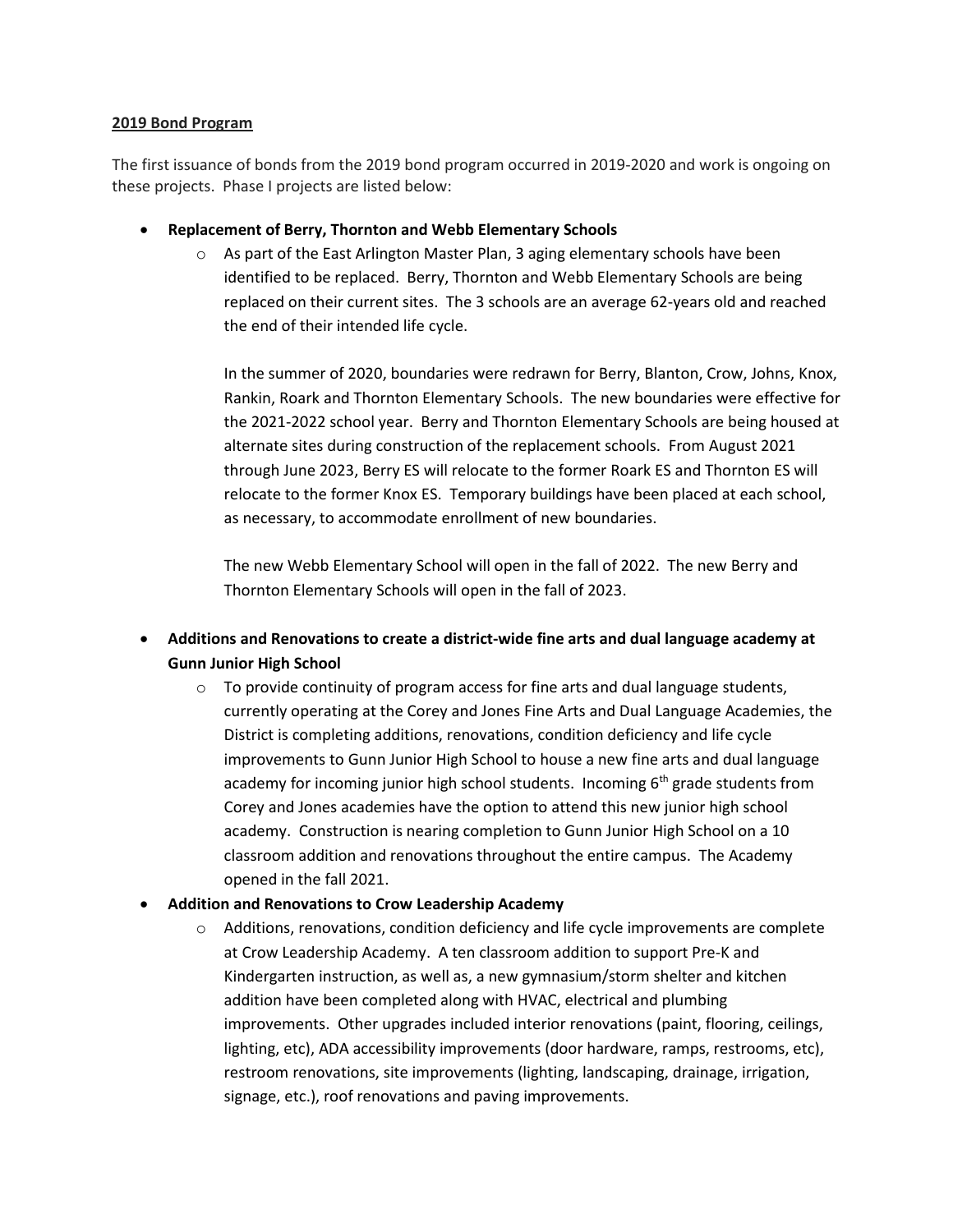- **Additions and Renovations to create a new district-wide competition athletics field at Martin High School**
	- o A third competition athletic field will be installed at Martin High School. This will replace the use of the University of Texas-Arlington stadium which is no longer be available to rent. The new Glaspie Field is in the final stages of design. It is scheduled to open for play in December 2023.

#### • **Additions and Renovations to Martin High School**

- $\circ$  A fine arts addition (new band hall, ensemble room, and supporting spaces) will be constructed with renovations to Orchestra and Choir spaces.
- $\circ$  A technology shop will be added to support instruction and development of solar vehicles.
- $\circ$  Improve the existing facilities with a wide range of lifecycle and condition deficiency improvements. Examples include HVAC, electrical and plumbing renovations, interior renovations, accessibility improvements, restroom renovations, site improvements (paving and lighting) and more.
- $\circ$  Design work for the improvements is wrapping up with the scheduled opening planned for August of 2023.
- **Additions, Renovations, Life Cycle and Condition Deficiency Improvements to Shackelford Junior High School and Jones Fine Arts and Dual Language Academy**
	- $\circ$  Improvements are underway to the existing facilities with a wide range of lifecycle and condition deficiency improvements. Examples include HVAC, electrical and plumbing renovations, interior renovations, accessibility improvements, restroom renovations, site improvements (paving and lighting) and more.
	- $\circ$  The Jones Academy received a new kitchen addition to more efficiently and productively serve the larger student population.
- **Phase I installation of new elementary playgrounds – 18 elementary schools**
	- $\circ$  Construction is complete on the addition of two playgrounds and swings at each school; one for grades pre-kindergarten through  $2^{nd}$  and one for grades  $3^{rd}$  through  $6^{th}$ . Surfaces and play structures are ADA accessible and include shade structures. Installation will be phased-in over years 1-3 of the bond program.
- **Phase I purchase of new classroom furnishings to support the implementation of full-day prekindergarten – 40 elementary schools**
	- o This implementation is complete at all campuses. New furnishings have been procured and installed.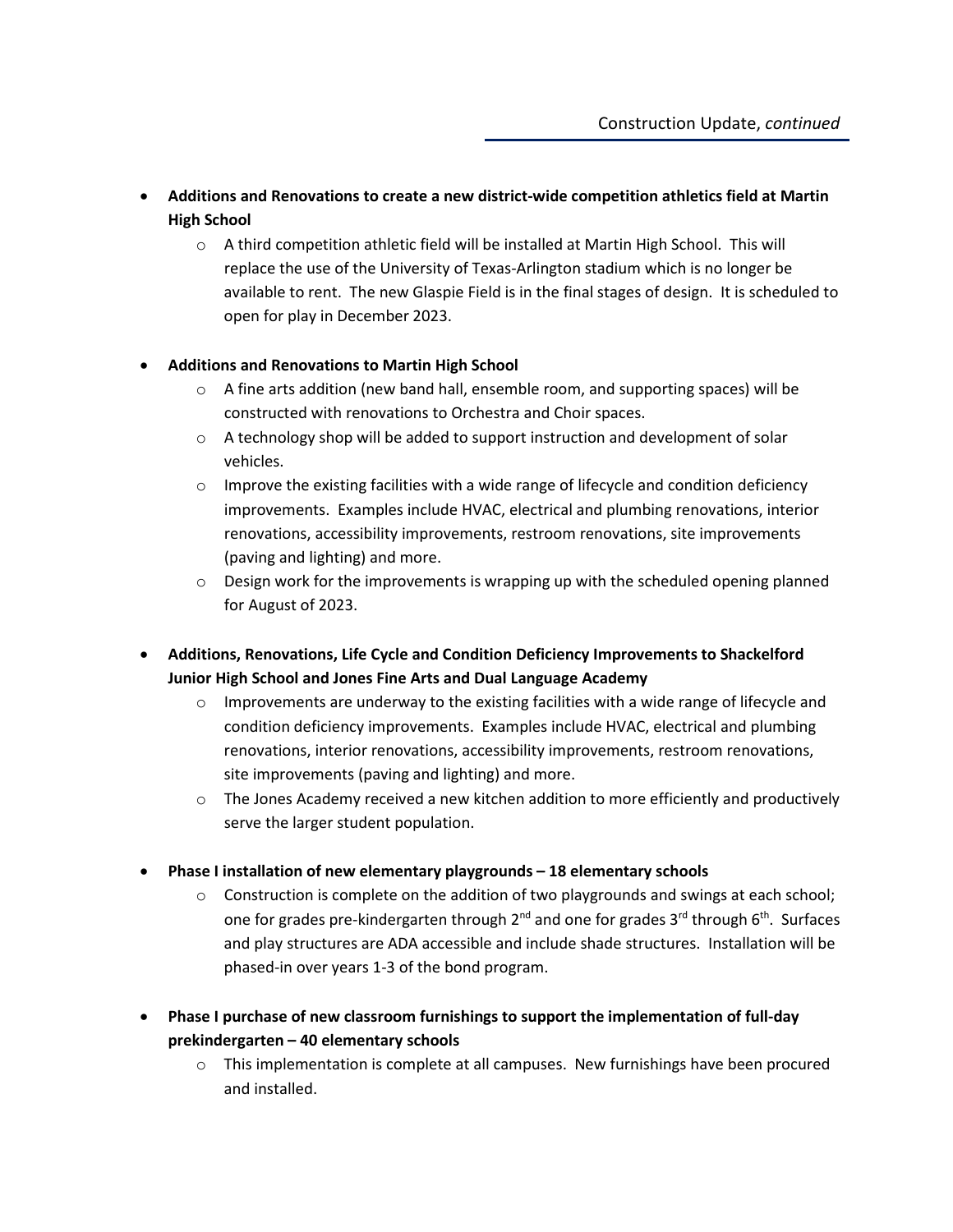- **Addition and Renovations, Life Cycle and Condition Deficiency Improvements to the Food and Nutrition Service Center**
	- $\circ$  Construction is complete on a new 6,950 square foot freezer/cooler addition for districtwide food storage. The facility reopened in March of 2021.
	- $\circ$  Renovations, life cycle and condition deficiency improvements are complete throughout the entire facility. Examples of this work include HVAC, electrical and plumbing renovations, interior renovations, accessibility improvements, restroom renovations, site improvements (including paving, landscaping, and lighting) and more.

#### • **Complete Renovation of the Enterprise Centre (New District Administration Building)**

 $\circ$  Renovation, condition deficiency and life cycle improvements of the Enterprise Centre is complete. The improvements created the opportunity to bring academic services departments and administrative departments into one location. The renovation created additional district-wide training spaces and a new Board room and support facilities. Buildings vacated following the relocation of academic and administrative departments will be repurposed or demolished to provide room for future expansion and growth.

#### • **Softball field improvements**

o Design work is complete and projects are being scheduled to bid for women's competition softball fields at each high school.

#### • **Land acquisition for future projects included in the 2019 bond program**

- o Funds have been budgeted for land acquisition for future projects.
- o Land for expansion of the District's Service Center and the High School Fine Arts and Dual Language Academy are completed.
- **Security cameras, network servers, technology replacements and additions**
	- $\circ$  In the first year of bond program, work was focused on the following priorities:
		- Infrastructure/Security public address system upgrades, telephone upgrades, network upgrades, network cabling lifecycle replacements, secondary data center equipment, security camera upgrades, video surveillance system, and security radio upgrades
		- District Standards K-12 classroom standard including strategic 1:1 programs, Prekindergarten classroom standard, document cameras for classrooms, secondary calculator program, Fine Arts technology at elementary schools and the Fine Arts Center, and device replacements including copiers.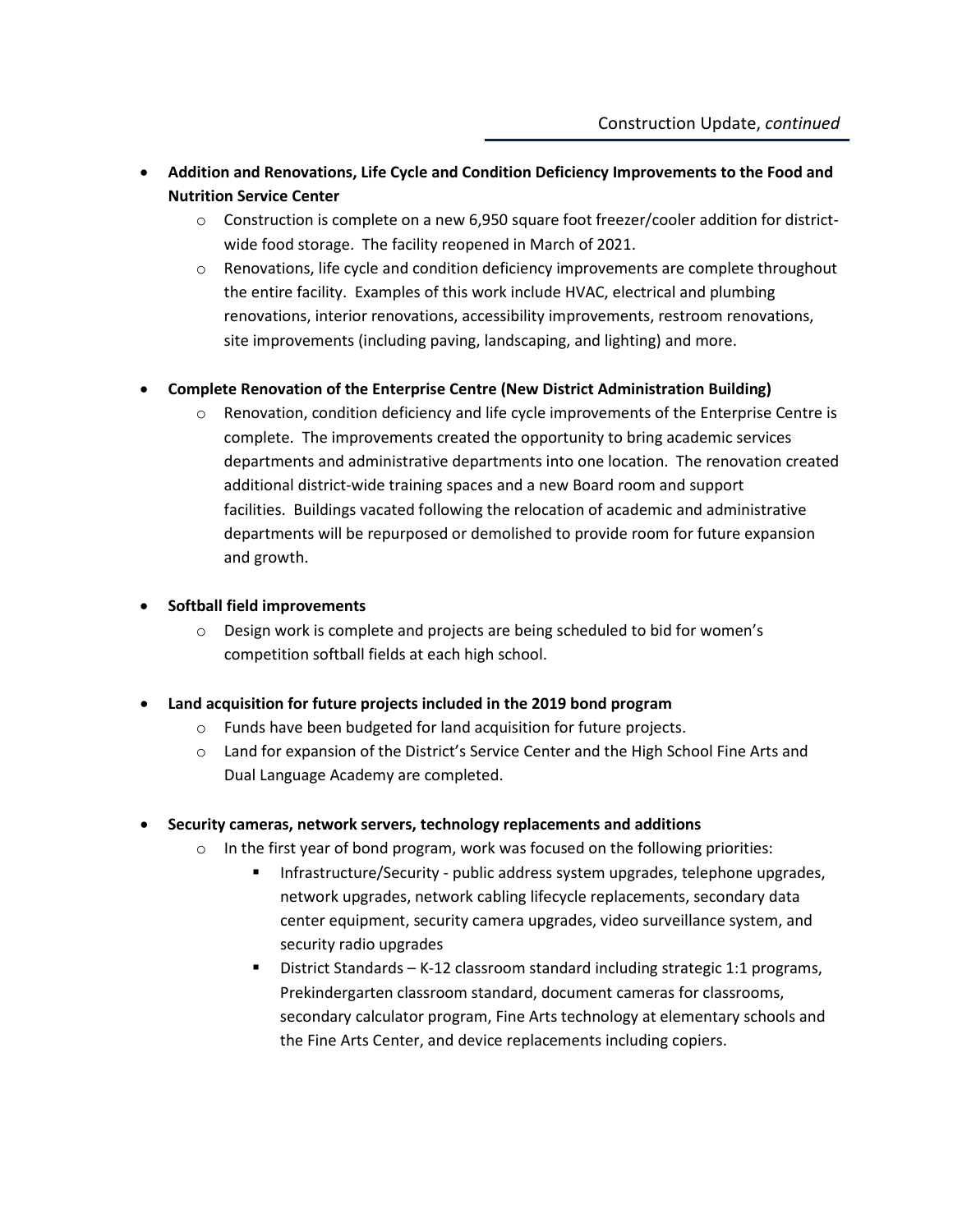#### • **Fine Arts instruments and uniforms**

 $\circ$  Year 1 of the program included orchestra and band artist instruments, elementary equipment, pottery wheels, kilns and kiln equipment, art tables, grand pianos and digital pianos, marching band uniforms for Bowie High School, drill team uniforms for Arlington and Martin High Schools, high school and junior high school concert choir uniform replacement, choir equipment standards, performance shells and risers.

#### • **New buses, shuttle buses and service vehicles**

 $\circ$  In year 1 of the program, the Transportation Department has added 3 special education buses, 15 regular education buses, and 12 shuttle buses. The Service Fleet has replaced 6 vehicles, add 6 vehicles, 2 Suburbans, and 1 refrigerated box truck. Band trailers have been procured and delivered for each of the District's six high schools. The band trailers will be in use in August of 2021.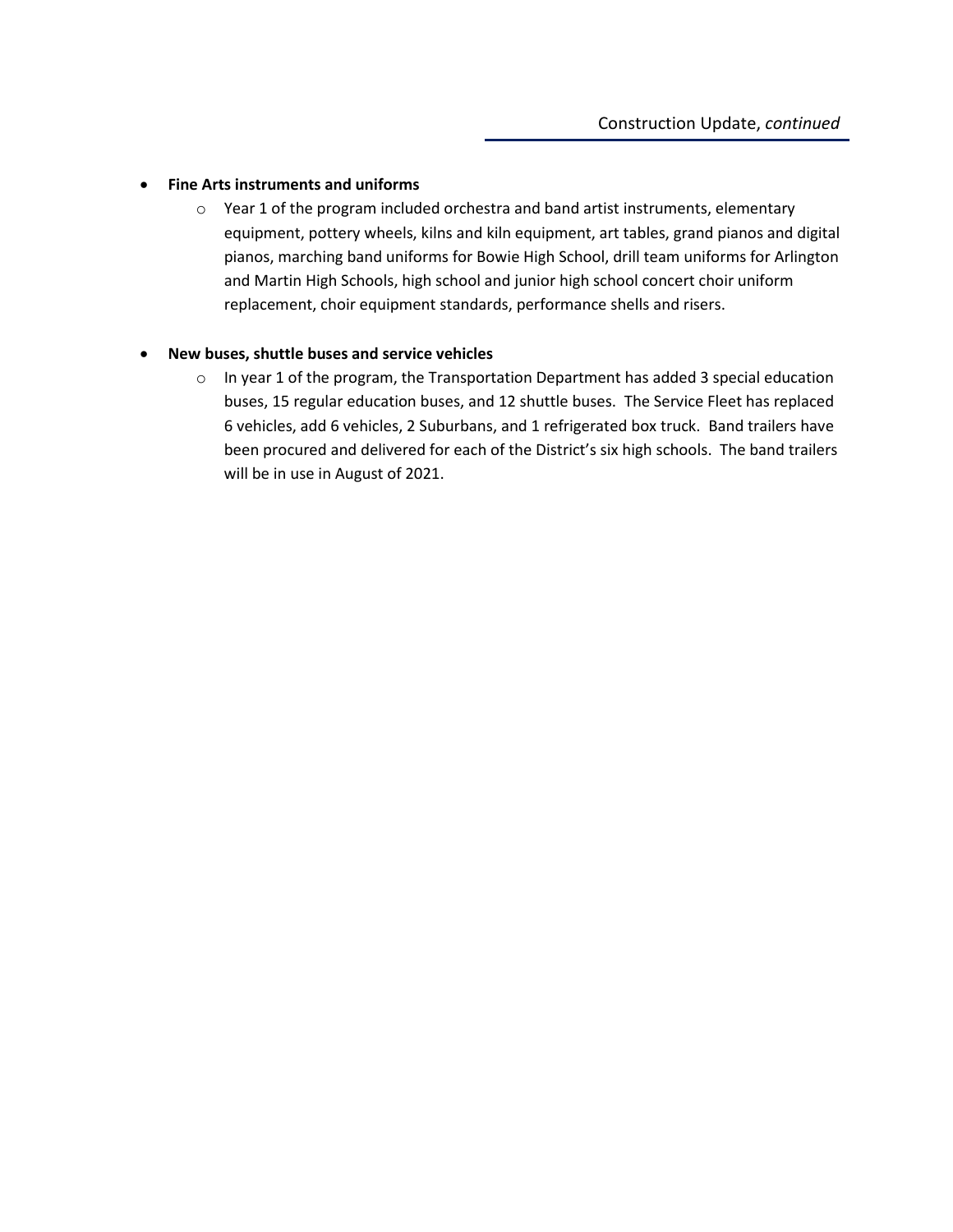The second issuance of bonds from the 2019 bond program occurred in 2020-2021 and design work is underway on these projects. Phase II projects are listed below.

- **Addition and Renovations to create a district-wide fine arts and dual language academy at Arlington High School**
	- $\circ$  To provide continuity of program access for fine arts and dual language students into the high school level, the District is completing designs for additions, renovations, condition deficiency and life cycle improvements at Arlington High School to house a new fine arts and dual language academy for incoming high school students. Incoming 9<sup>th</sup> grade students from Gunn Junior High School and Fine Arts and Dual Language Academy will have the option to attend this new high school academy. Arlington High School will receive a comprehensive classroom and fine arts addition and renovations throughout the entire campus. The Academy will open in fall 2024.
- **Additions and Renovations to Wilemon Field (district-wide competition athletics stadium) at Sam Houston High School**
	- $\circ$  One of three District stadiums to receive additions and renovations to support athletics for students across the district. Improvements include new locker room facilities, ticketing, concessions, restrooms, paving, turf and track surfaces, and ADA access into all areas of the stadium. Design work is nearing completion on the project. It is scheduled to open for play in August 2024.
- **Additions, Renovations, Life Cycle and Condition Deficiency Improvements to Sam Houston High School**
	- $\circ$  Improvements are being planned to the existing facilities with a wide range of life cycle and condition deficiency improvements. Examples include HVAC, electrical and plumbing renovations, interior renovations, accessibility improvements, restroom renovations, site improvements (paving and lighting) and more.
	- $\circ$  Design work is nearing completion for the project. Renovations are scheduled for completion in December of 2023.
- **Additions, Renovations, Life Cycle and Condition Deficiency Improvements to Bailey Junior High School**
	- o A classroom addition is planned for construction to addressed increased enrollment and overcrowding.
	- $\circ$  Renovations, life cycle and condition deficiency improvements have been designed for all three facilities. Examples include HVAC, electrical and plumbing renovations, interior renovations, accessibility improvements, restroom renovations, site improvements (paving and lighting) and more.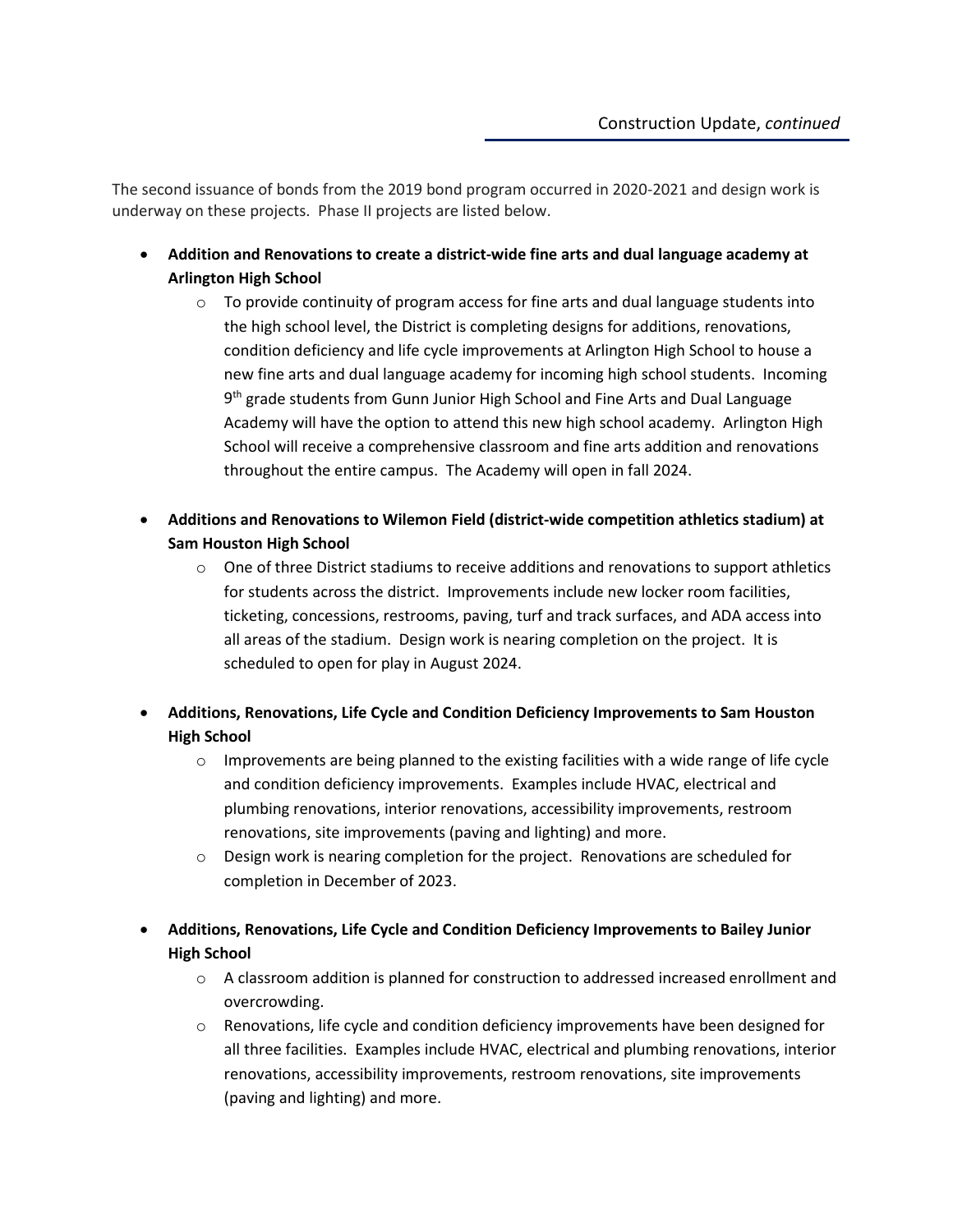- **Additions, Renovations, Life Cycle and Condition Deficiency Improvements to Duff and South Davis Elementary Schools**
	- $\circ$  A kitchen and gymnasium/storm shelter addition is being planned for construction at Duff Elementary School to replace a small, metal activity building currently used for physical education.
	- $\circ$  Renovations, life cycle and condition deficiency improvements have been designed for both facilities. Examples include HVAC, electrical and plumbing renovations, interior renovations, accessibility improvements, restroom renovations, site improvements (paving and lighting) and more.
- **Additions, Renovations, Life Cycle and Condition Deficiency Improvements to Adams and Hale Elementary Schools**
	- $\circ$  Renovations, life cycle and condition deficiency improvements have been designed for both facilities. Examples include HVAC, electrical and plumbing renovations, interior renovations, accessibility improvements, restroom renovations, site improvements (paving and lighting) and more.
- **Additions, Renovations, Life Cycle and Condition Deficiency Improvements to Atherton, Foster, and Johns Elementary Schools**
	- o Gymnasium/storm shelter addition has been planned for construction at Johns Elementary School to replace a small, metal activity building currently used for physical education.
	- o Renovations, life cycle and condition deficiency improvements have been designed for all three facilities. Examples include HVAC, electrical and plumbing renovations, interior renovations, accessibility improvements, restroom renovations, site improvements (paving and lighting) and more.
- **Phase II installation of new elementary playgrounds – 17 elementary schools**
	- $\circ$  Design and project bidding is complete to add the Phase II playgrounds at 17 elementary schools. This project is a continuation of work started in the first year of the 2019 Bond and adds two new playgrounds at each elementary school in the district, one for grades pre-kindergarten through  $2^{nd}$  and one for grades  $3^{rd}$  through  $6^{th}$ . Surfaces and play structures will be ADA accessible and will include shade structures. Installation has been phased-in over years 1-3 of the bond program.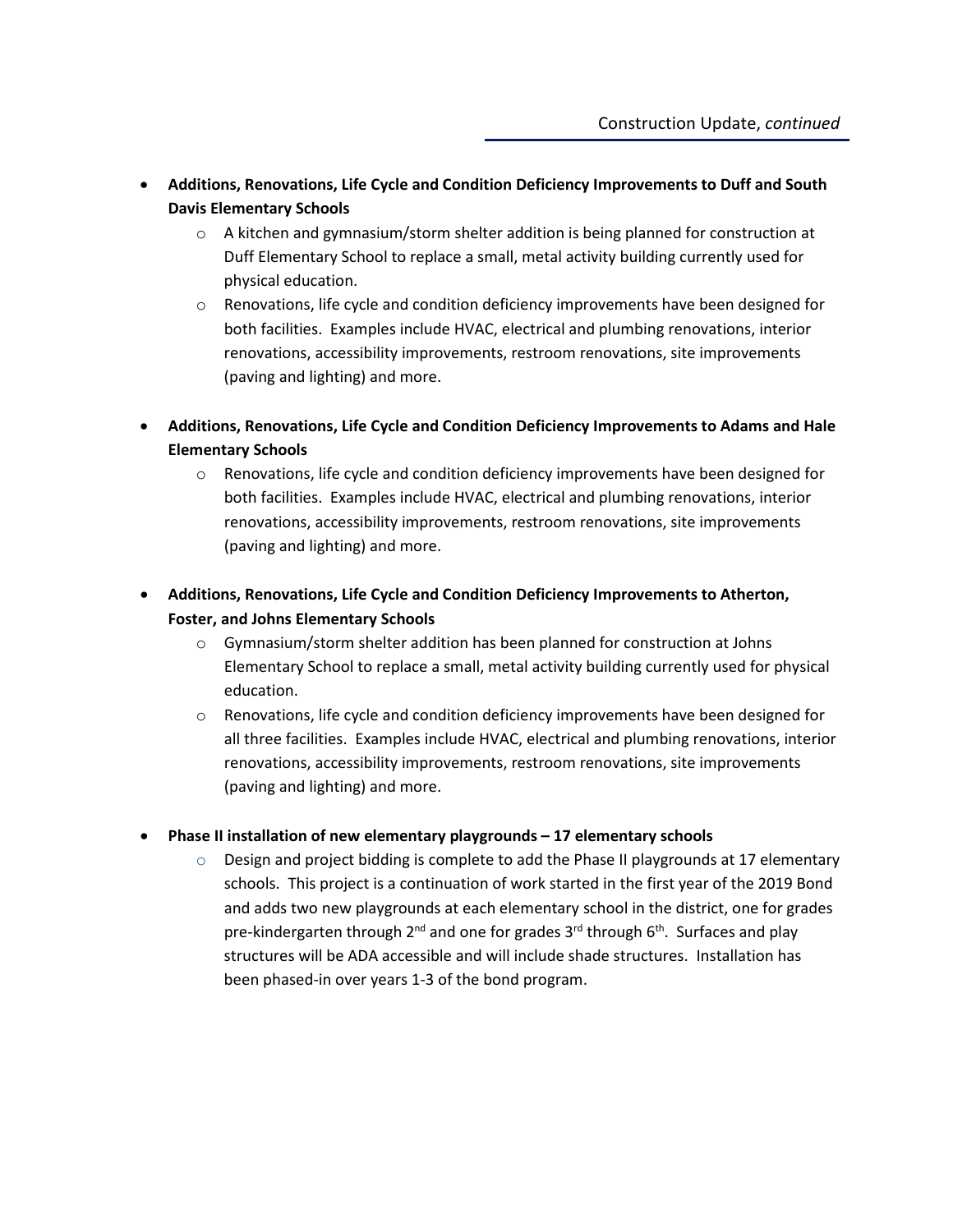#### • **Security cameras, network servers, technology replacements and additions**

- $\circ$  In the second year of bond program, work will be focused on the following priorities:
	- **Infrastructure/Security public address system upgrades, telephone upgrades,** network upgrades, network cabling lifecycle replacements, secondary data center equipment, firewall upgrades, access control systems, security camera upgrades, video surveillance system, and security radio upgrades
	- District Standards K-12 classroom standard including strategic 1:1 programs, Fine Arts technology at elementary schools, secondary calculator program, device replacements including copiers.

#### • **Fine Arts instruments and uniforms**

 $\circ$  Year 2 of the program includes orchestra and band artist instruments, elementary equipment, pottery wheels, kilns and kiln equipment, art tables, grand pianos and digital pianos, marching band uniforms for Seguin High School, high school and junior high school concert choir uniform replacement, choir equipment standards, performance shells and risers.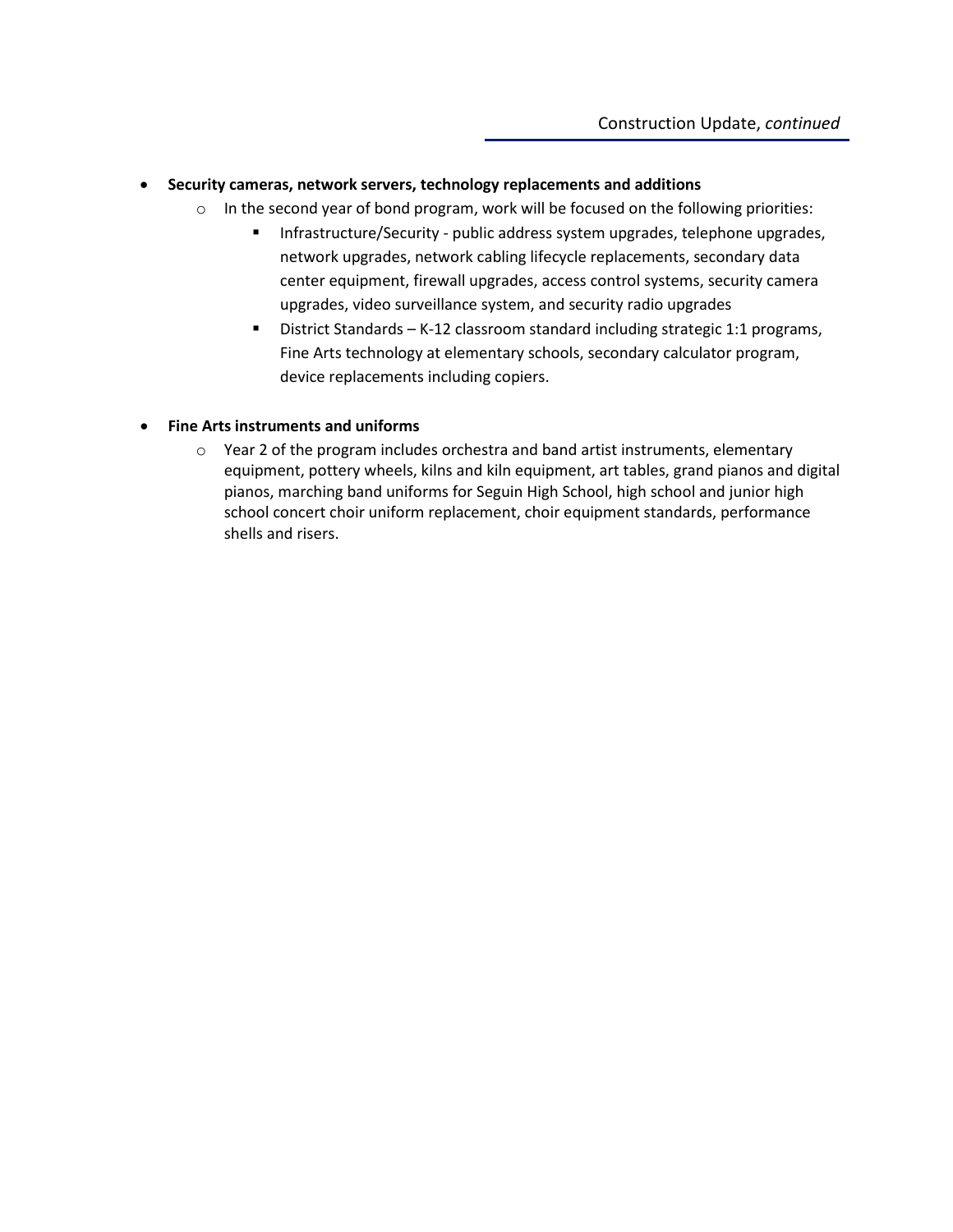The third issuance of bonds from the 2019 bond program occurred in 2021-2022 and design is in progress on these projects. Phase III projects are listed below.

- **Replacement of Carter Junior High School**
	- o As part of the East Arlington Master Plan, Carter Junior High School is one of the District's oldest facilities and was identified to be replaced. Carter JHS will relocated and rebuilt on the former Knox Elementary School site. Changing the location of the new junior high school will situate it in the center of the student population it serves. This will decrease the need for busing and be more convenient for students and parents. The new school will be a state of the art facility to meet the learning needs of our students and better aid our teachers in the delivery of education.
- **Additions, Renovations, Life Cycle and Condition Deficiency Improvements to Amos and Goodman Elementary Schools**
	- $\circ$  A kitchen and gymnasium/storm shelter addition is being planned for construction at Goodman Elementary School to replace a small, metal activity building currently used for physical education.
	- $\circ$  Renovations, life cycle and condition deficiency improvements have been designed for both facilities. Examples include HVAC, electrical and plumbing renovations, interior renovations, accessibility improvements, restroom renovations, site improvements (paving and lighting) and more.

#### • **Addition and Renovations to Key Elementary School**

- $\circ$  Planning and design is underway for a Pre-K classroom addition and a gymnasium/storm shelter addition to replace a small, metal activity building currently used for physical education.
- o Additionally, there are plans for renovations, life cycle and condition deficiency improvements throughout the campus. This work includes HVAC, electrical and plumbing improvements; interior renovations (paint, flooring, ceilings, lighting, etc); ADA accessibility improvements (door hardware, ramps, restrooms, etc); restroom renovations; site improvements (lighting, landscaping, drainage, irrigation, signage, etc.); roof renovations; and, paving improvements.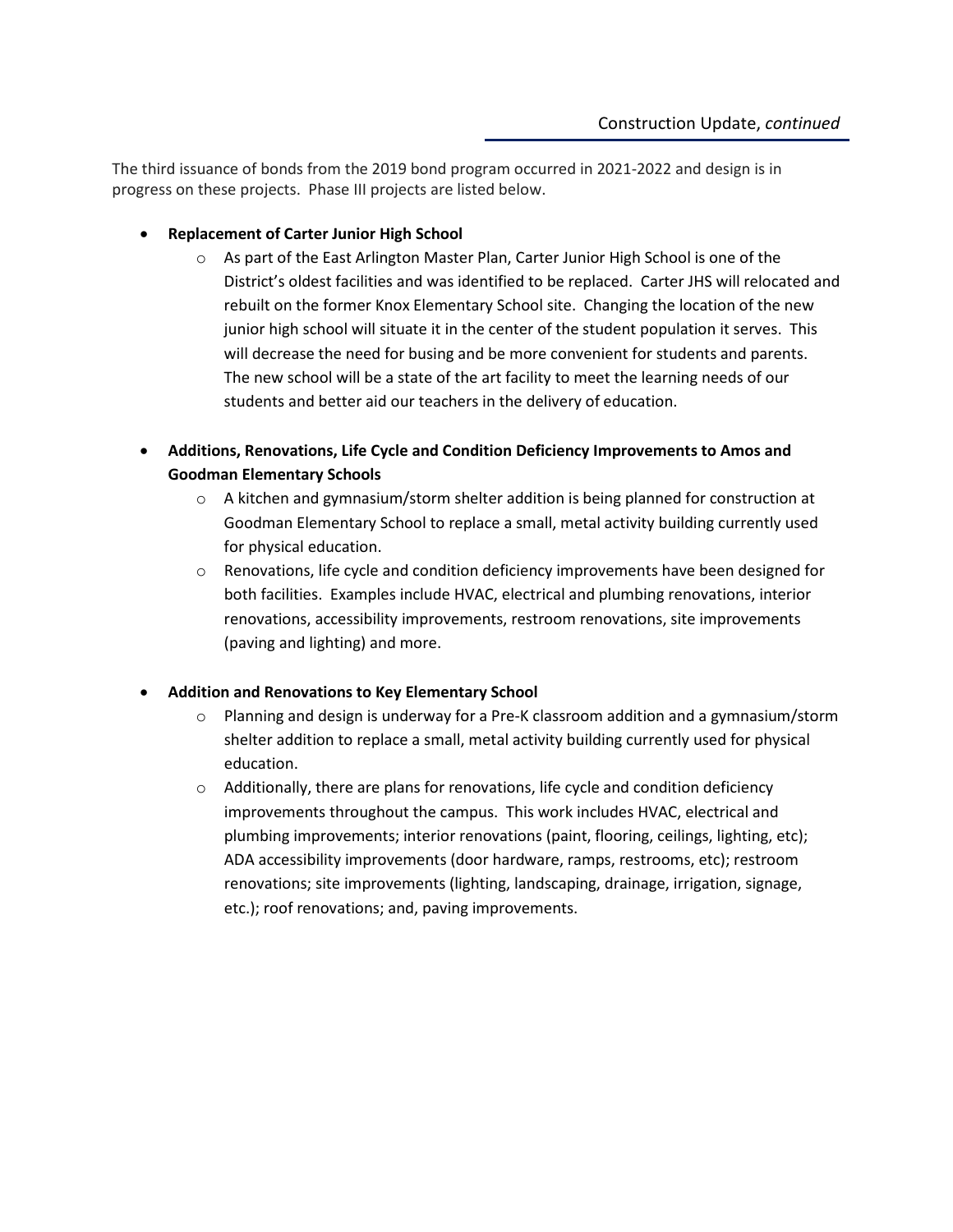- **Additions, Renovations, Life Cycle and Condition Deficiency Improvements to Short Elementary Schools**
	- $\circ$  A gymnasium/storm shelter addition is being planned for construction at Short Elementary School to replace a small, metal activity building currently used for physical education.
	- $\circ$  Renovations, life cycle and condition deficiency improvements have been designed for the facility. Examples include HVAC, electrical and plumbing renovations, interior renovations, accessibility improvements, restroom renovations, site improvements (paving and lighting) and more.
- **Additions, Renovations, Life Cycle and Condition Deficiency Improvements to Pope and Speer Elementary Schools**
	- o A gymnasium/storm shelter addition is being planned for construction at Pope Elementary School to replace a small, metal activity building currently used for physical education.
	- o Renovations, life cycle and condition deficiency improvements have been designed for both facilities. Examples include HVAC, electrical and plumbing renovations, interior renovations, accessibility improvements, restroom renovations, site improvements (paving and lighting) and more.
- **Additions and Renovations to Cravens Field (district-wide competition athletics stadium) at Lamar High School**
	- $\circ$  This is the third of three District stadiums to receive additions and renovations to support athletics for students across the district. Improvements include new locker room facilities, ticketing, concessions, restrooms, paving, turf and track surfaces, and ADA access into all areas of the stadium. Design work is just beginning for the project. It is scheduled to open for play in August 2024.
- **Additions, Renovations, Life Cycle and Condition Deficiency Improvements to Lamar High School**
	- $\circ$  A fine arts addition is planned for construction with renovations to other fine arts areas in the facility.
	- $\circ$  Renovations, life cycle and condition deficiency improvements have been designed for both facilities. Examples include HVAC, electrical and plumbing renovations, interior renovations, accessibility improvements, restroom renovations, site improvements (paving and lighting) and more.
	- o Design work is just beginning for the project. It is scheduled for completion in December of 2023.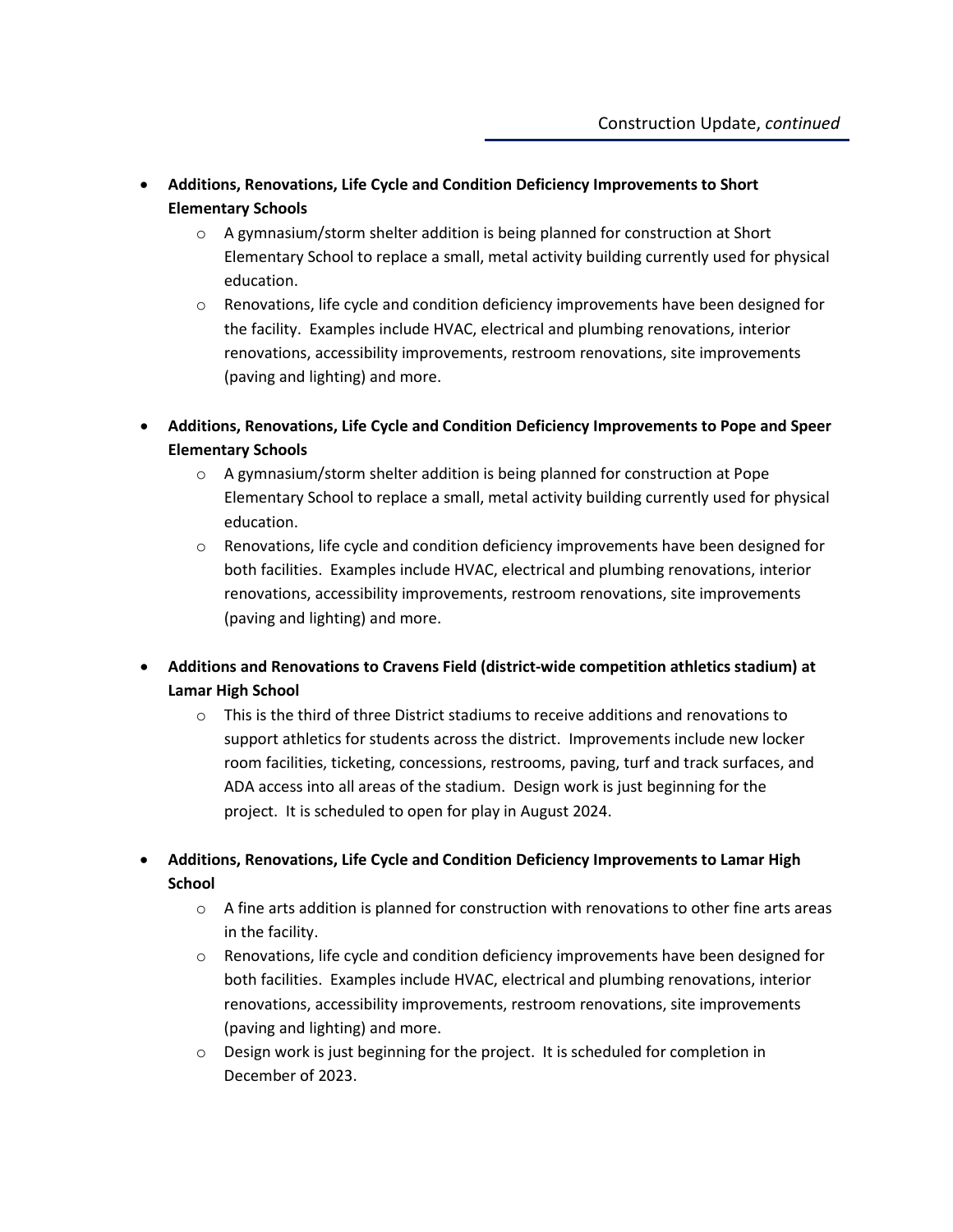- **Additions, Renovations, Life Cycle and Condition Deficiency Improvements to Little and Miller Elementary Schools**
	- $\circ$  Gymnasium/storm shelter additions is being planned for construction for Miller Elementary School to replace a small, metal activity building currently used for physical education.
	- $\circ$  Renovations, life cycle and condition deficiency improvements have been designed for both facilities. Examples include HVAC, electrical and plumbing renovations, interior renovations, accessibility improvements, restroom renovations, site improvements (paving and lighting) and more.

#### • **Phase III installation of new elementary playgrounds – 17 elementary schools**

 $\circ$  Design is complete and project bidding is underway to add the Phase III playgrounds at 17 elementary schools. This project is a continuation of work started in the first and second year of the 2019 Bond and adds two new playgrounds at each elementary school in the district, one for grades pre-kindergarten through  $2^{nd}$  and one for grades  $3^{rd}$ through  $6<sup>th</sup>$ . Surfaces and play structures will be ADA accessible and will include shade structures. Installation has been phased-in over years 1-3 of the bond program.

#### • **Security cameras, network servers, technology replacements and additions**

- $\circ$  In the third year of bond program, work will be focused on the following priorities:
	- **Infrastructure/Security public address system upgrades, telephone upgrades,** network upgrades, network cabling lifecycle replacements, secondary data center equipment, firewall upgrades, access control systems, security camera upgrades, video surveillance system, and security radio upgrades
	- District Standards K-12 classroom standard including strategic 1:1 programs, Fine Arts technology at elementary schools, secondary calculator program, device replacements including copiers.

#### • **Fine Arts instruments and uniforms**

 $\circ$  Year 3 of the program includes orchestra and band artist instruments, elementary equipment, pottery wheels, kilns and kiln equipment, art tables, grand pianos and digital pianos, marching band uniforms for Seguin High School, high school and junior high school concert choir uniform replacement, choir equipment standards, performance shells and risers.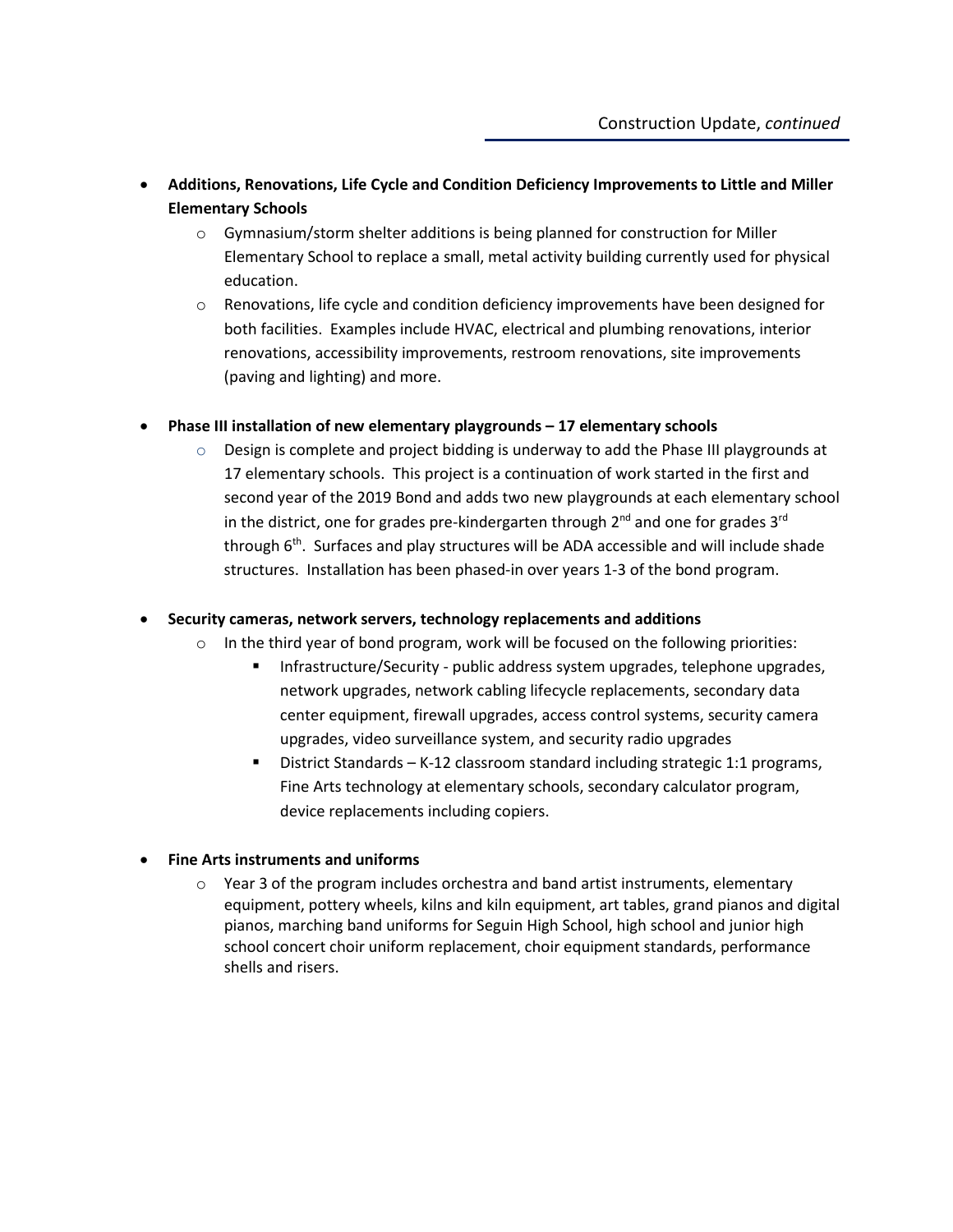# 2022-2023 Proposed Budget

Combined Budgets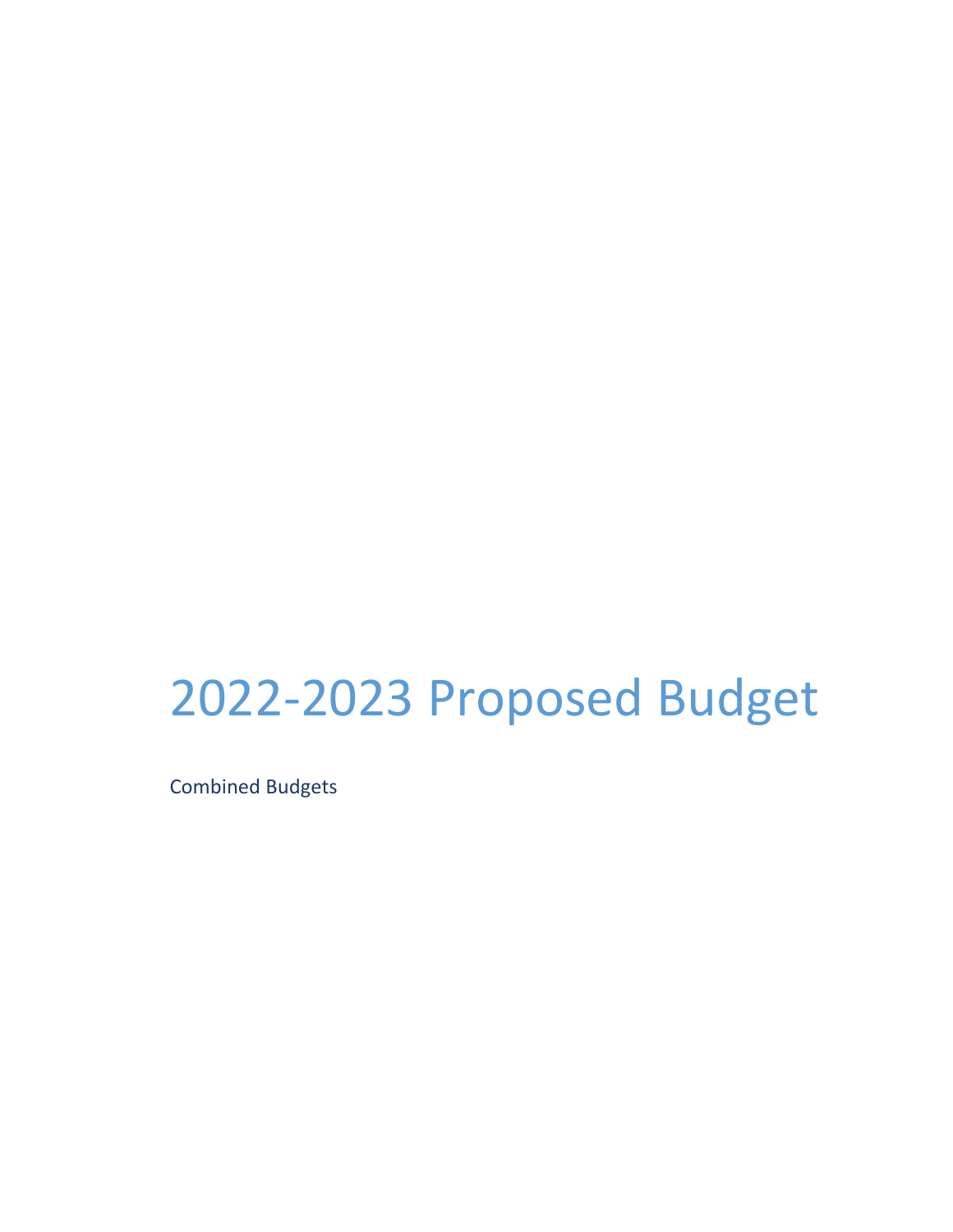### Combined 2022‐2023 Proposed Budget *All Funds*

| Governmental<br>Fund<br>Total<br>Types<br><b>Revenues</b><br>\$<br>5700<br>Local & Intermediate Revenue<br>466,419,131<br>\$466,419,131<br>200,965,182<br>5800<br>State Program Revenue<br>200,965,182<br>5900<br>Federal Program Revenue<br>42,692,237<br>42,692,237<br><b>Total Revenues</b><br>710,076,550<br>710,076,550<br><b>Other Resources</b><br>147,297,405<br>147,297,405 |        |
|--------------------------------------------------------------------------------------------------------------------------------------------------------------------------------------------------------------------------------------------------------------------------------------------------------------------------------------------------------------------------------------|--------|
|                                                                                                                                                                                                                                                                                                                                                                                      |        |
|                                                                                                                                                                                                                                                                                                                                                                                      |        |
|                                                                                                                                                                                                                                                                                                                                                                                      |        |
|                                                                                                                                                                                                                                                                                                                                                                                      |        |
|                                                                                                                                                                                                                                                                                                                                                                                      |        |
|                                                                                                                                                                                                                                                                                                                                                                                      |        |
|                                                                                                                                                                                                                                                                                                                                                                                      |        |
|                                                                                                                                                                                                                                                                                                                                                                                      |        |
|                                                                                                                                                                                                                                                                                                                                                                                      |        |
| <b>Total Revenues and Other Resources</b><br>857,373,955<br>857,373,955                                                                                                                                                                                                                                                                                                              |        |
| <b>Expenditures</b>                                                                                                                                                                                                                                                                                                                                                                  |        |
| Function                                                                                                                                                                                                                                                                                                                                                                             |        |
| 11<br>Instruction<br>384,017,519<br>384,017,519                                                                                                                                                                                                                                                                                                                                      |        |
| 12<br><b>Instructional Resources &amp; Media Services</b><br>7,345,382<br>7,345,382                                                                                                                                                                                                                                                                                                  |        |
| 13<br>Curriculum & Staff Development<br>8,062,137<br>8,062,137                                                                                                                                                                                                                                                                                                                       |        |
| Instructional Administration<br>21<br>14,351,412<br>14,351,412                                                                                                                                                                                                                                                                                                                       |        |
| 23<br><b>School Administration</b><br>34,882,270<br>34,882,270                                                                                                                                                                                                                                                                                                                       |        |
| 31<br><b>Guidance &amp; Counseling</b><br>32,406,475<br>32,406,475                                                                                                                                                                                                                                                                                                                   |        |
| 32<br>Attendance & Social Work Service<br>3,360,311<br>3,360,311                                                                                                                                                                                                                                                                                                                     |        |
| <b>Health Services</b><br>33<br>7,933,480<br>7,933,480                                                                                                                                                                                                                                                                                                                               |        |
| 34<br>22,599,246<br>22,599,246<br><b>Pupil Transportation</b>                                                                                                                                                                                                                                                                                                                        |        |
| 35<br><b>Food Service</b><br>32,605,023<br>32,605,023                                                                                                                                                                                                                                                                                                                                |        |
| 36<br>Co-curricular Activities<br>14,084,529<br>14,084,529                                                                                                                                                                                                                                                                                                                           |        |
| <b>General Administration</b><br>15,974,123<br>41<br>15,974,123                                                                                                                                                                                                                                                                                                                      |        |
| 51<br>Plant Maintenance & Operations<br>61,835,141<br>61,835,141                                                                                                                                                                                                                                                                                                                     |        |
| 52<br>11,920,550<br>11,920,550<br>Security                                                                                                                                                                                                                                                                                                                                           |        |
| 53<br><b>Computer Processing</b><br>35,087,302<br>35,087,302                                                                                                                                                                                                                                                                                                                         |        |
| 61<br><b>Community Services</b><br>578,417<br>578,417                                                                                                                                                                                                                                                                                                                                |        |
| 71<br><b>Debt Service</b><br>98,897,278<br>98,897,278                                                                                                                                                                                                                                                                                                                                |        |
| 486,320,232<br>81<br><b>Facility Acquisition &amp; Construction</b><br>486,320,232                                                                                                                                                                                                                                                                                                   |        |
| 95<br><b>Student Tuition Non-public Schools</b><br>75,000                                                                                                                                                                                                                                                                                                                            | 75,000 |
| 97<br>Payments to TIF                                                                                                                                                                                                                                                                                                                                                                |        |
| 99<br>Other Intergovernmental Charges<br>2,197,310<br>2,197,310                                                                                                                                                                                                                                                                                                                      |        |
| <b>Total Expenditures</b><br>1,274,533,137<br>1,274,533,137                                                                                                                                                                                                                                                                                                                          |        |
| <b>Other Uses</b>                                                                                                                                                                                                                                                                                                                                                                    |        |
| <b>Total Expenditures and Other Uses</b><br>1,274,533,137<br>1,274,533,137                                                                                                                                                                                                                                                                                                           |        |
| <b>Budgeted Surplus/(Deficit)</b><br>(417, 159, 182)<br>(417, 159, 182)                                                                                                                                                                                                                                                                                                              |        |
| Projected Beginning Fund Balance/Equity<br>315,425,170<br>315,425,170                                                                                                                                                                                                                                                                                                                |        |
| Projected Ending Fund Balance/Equity<br>(101, 734, 012)<br>(101, 734, 012)                                                                                                                                                                                                                                                                                                           |        |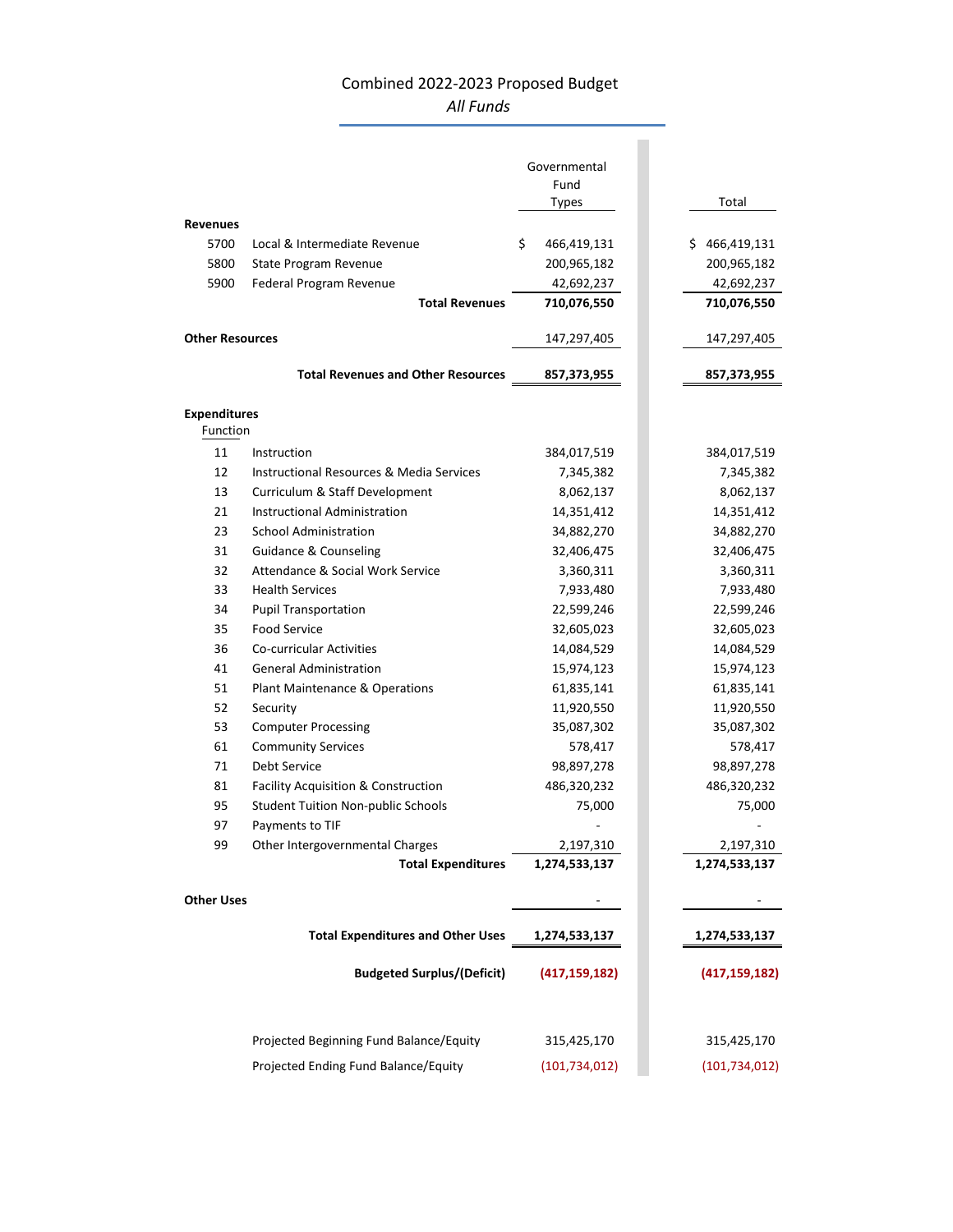#### Combined 2022‐2023 Proposed Budget ‐ Detail by Fund *All Funds*

|                        |                                                     | General<br>Operating<br>Fund | Debt<br>Service<br>Fund | Capital<br>Projects<br>Fund | Natural<br>Gas<br>Fund | Child<br>Nutrition<br>Fund | Total<br>Governmental<br>Fund Types |
|------------------------|-----------------------------------------------------|------------------------------|-------------------------|-----------------------------|------------------------|----------------------------|-------------------------------------|
| <b>Revenues</b>        |                                                     |                              |                         |                             |                        |                            |                                     |
| 5700                   | Local & Intermediate Revenue                        | \$361,716,666                | \$102,302,212           | \$<br>177,444               | \$<br>605,959          | 1,616,850<br>\$            | 466,419,131<br>\$                   |
| 5800                   | State Program Revenue                               | 200,077,584                  | 712,598                 |                             |                        | 175,000                    | 200,965,182                         |
| 5900                   | Federal Program Revenue                             | 11,590,435                   | 264,003                 |                             |                        | 30,837,799                 | 42,692,237                          |
|                        | <b>Total Revenues</b>                               | 573,384,685                  | 103,278,813             | 177,444                     | 605,959                | 32,629,649                 | 710,076,550                         |
| <b>Other Resources</b> |                                                     | 4,015,050                    |                         | 143,282,355                 |                        |                            | 147,297,405                         |
|                        | <b>Total Revenues and Other Resources</b>           | 577,399,735                  | 103,278,813             | 143,459,799                 | 605,959                | 32,629,649                 | 857,373,955                         |
| <b>Expenditures</b>    |                                                     |                              |                         |                             |                        |                            |                                     |
| Function               |                                                     |                              |                         |                             |                        |                            |                                     |
| 11                     | Instruction                                         | 367,758,738                  |                         | 16,258,781                  |                        |                            | 384,017,519                         |
| 12                     | <b>Instructional Resources &amp; Media Services</b> | 7,345,382                    |                         |                             |                        |                            | 7,345,382                           |
| 13                     | Curriculum & Staff Development                      | 8,062,137                    |                         |                             |                        |                            | 8,062,137                           |
| 21                     | Instructional Administration                        | 14,351,412                   |                         |                             |                        |                            | 14,351,412                          |
| 23                     | <b>School Administration</b>                        | 34,882,270                   |                         |                             |                        |                            | 34,882,270                          |
| 31                     | <b>Guidance &amp; Counseling</b>                    | 32,406,475                   |                         |                             |                        |                            | 32,406,475                          |
| 32                     | Attendance & Social Work Service                    | 3,360,311                    |                         |                             |                        |                            | 3,360,311                           |
| 33                     | <b>Health Services</b>                              | 7,933,480                    |                         |                             |                        |                            | 7,933,480                           |
| 34                     | <b>Pupil Transportation</b>                         | 18,657,388                   |                         | 3,941,858                   |                        |                            | 22,599,246                          |
| 35                     | <b>Food Service</b>                                 |                              |                         |                             |                        | 32,605,023                 | 32,605,023                          |
| 36                     | Co-curricular Activities                            | 13,714,529                   |                         | 370,000                     |                        |                            | 14,084,529                          |
| 41                     | <b>General Administration</b>                       | 15,946,523                   |                         |                             | 27,600                 |                            | 15,974,123                          |
| 51                     | Plant Maintenance & Operations                      | 57,904,511                   |                         | 3,906,004                   |                        | 24,626                     | 61,835,141                          |
| 52                     | Security                                            | 10,720,550                   |                         | 1,200,000                   |                        |                            | 11,920,550                          |
| 53                     | <b>Computer Processing</b>                          | 12,889,968                   |                         | 22,197,334                  |                        |                            | 35,087,302                          |
| 61                     | <b>Community Services</b>                           | 578,417                      |                         |                             |                        |                            | 578,417                             |
| 71                     | Debt Service                                        | 732,604                      | 98,164,674              |                             |                        |                            | 98,897,278                          |
| 81                     | Facility Acquisition & Construction                 | 5,000                        |                         | 486,315,232                 |                        |                            | 486,320,232                         |
| 95                     | <b>Student Tuition Non-public Schools</b>           | 75,000                       |                         |                             |                        |                            | 75,000                              |
| 97                     | Payments to TIF                                     |                              |                         |                             |                        |                            |                                     |
| 99                     | Other Intergovernmental Charges                     | 2,197,310                    |                         |                             |                        |                            | 2,197,310                           |
|                        | <b>Total Expenditures</b>                           | 609,522,005                  | 98,164,674              | 534,189,209                 | 27,600                 | 32,629,649                 | 1,274,533,137                       |
| <b>Other Uses</b>      |                                                     |                              |                         |                             |                        |                            |                                     |
|                        | <b>Total Expenditures and Other Uses</b>            | 609,522,005                  | 98,164,674              | 534,189,209                 | 27,600                 | 32,629,649                 | 1,274,533,137                       |
|                        | <b>Budgeted Surplus/(Deficit)</b>                   | (32, 122, 270)               | 5,114,139               | (390, 729, 410)             | 578,359                |                            | (417, 159, 182)                     |
|                        | Projected Beginning Fund Balance/Equity             | 263,903,453                  | 51,137,822              | 383,895                     | 14,415,957             | 12,750,975                 | 315,425,170                         |
|                        | Projected Ending Fund Balance/Equity                | 231,781,183                  | 56,251,961              | (390, 345, 515)             | 14,994,316             | 12,750,975                 | (101, 734, 012)                     |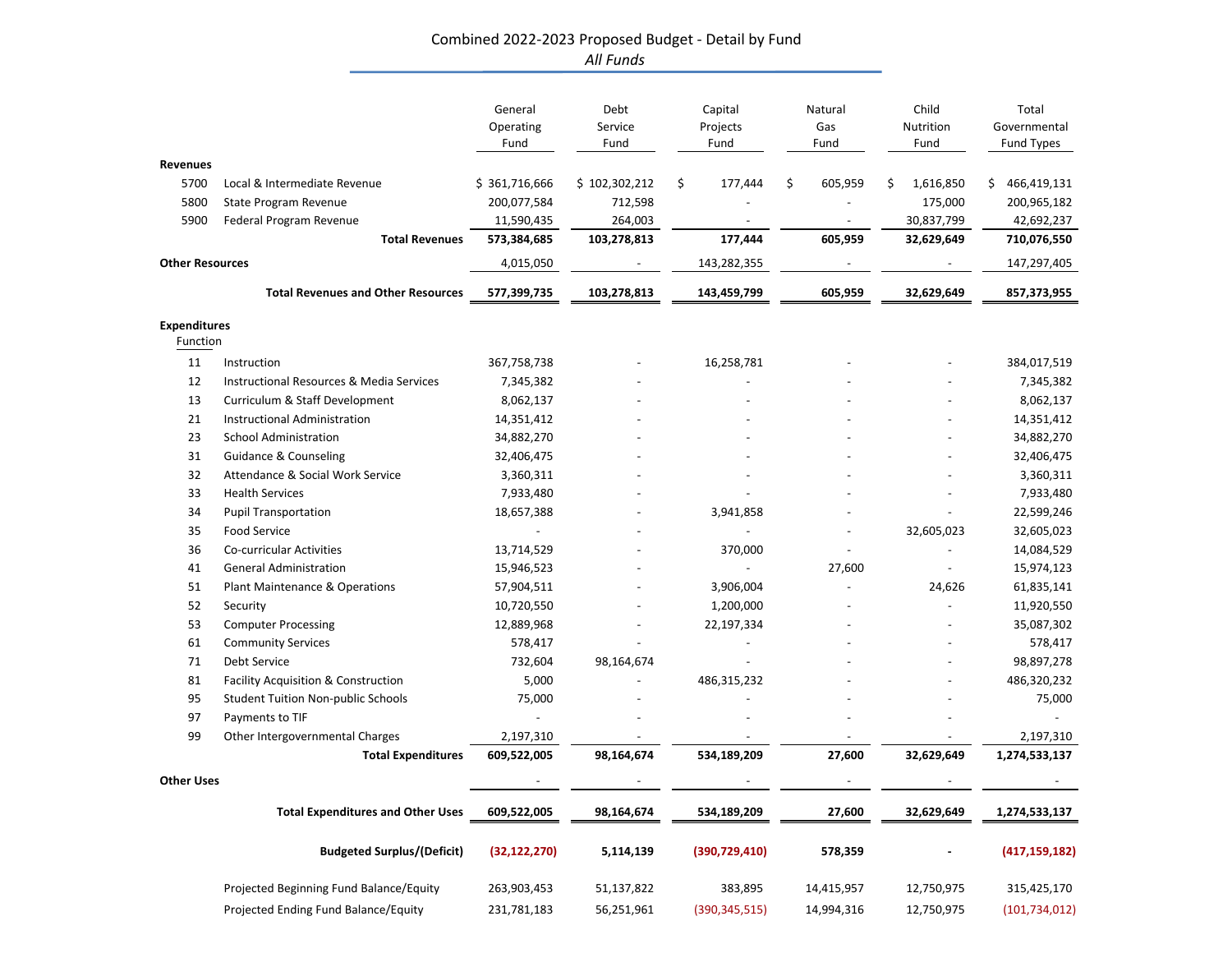#### Combined 2022‐2023 Proposed Budget ‐ Detail by Fund Summary of Changes in Fund Balance/Equity *All Funds*

|                                         | General        | Debt        | Capital         | Natural    | Child      | Total           |
|-----------------------------------------|----------------|-------------|-----------------|------------|------------|-----------------|
|                                         | Operating      | Service     | Projects        | Gas        | Nutrition  | Governmental    |
|                                         | Fund           | Fund        | Fund            | Fund       | Fund       | Fund Types      |
| Projected Beginning Fund Balance/Equity | 263,903,453    | 51,137,822  | 383,895         | 14,415,957 | 12,750,975 | 342,592,102     |
| <b>Revenues and Other Resources</b>     | 577,399,735    | 103,278,813 | 143,459,799     | 605,959    | 32,629,649 | 857,373,955     |
| <b>Expenditures and Other Uses</b>      | 609,522,005    | 98,164,674  | 534,189,209     | 27,600     | 32,629,649 | 1,274,533,137   |
| <b>Change in Fund Balance/Equity</b>    | (32, 122, 270) | 5,114,139   | (390, 729, 410) | 578,359    |            | (417, 159, 182) |
|                                         |                |             |                 |            |            |                 |
| Projected Ending Fund Balance/Equity    | 231,781,183    | 56,251,961  | (390, 345, 515) | 14,994,316 | 12,750,975 | (74, 567, 080)  |
| Percent Change in Fund Balance          | $-12.2%$       | 10.0%       | $-101780.3%$    | 4.0%       | 0.0%       | $-121.8%$       |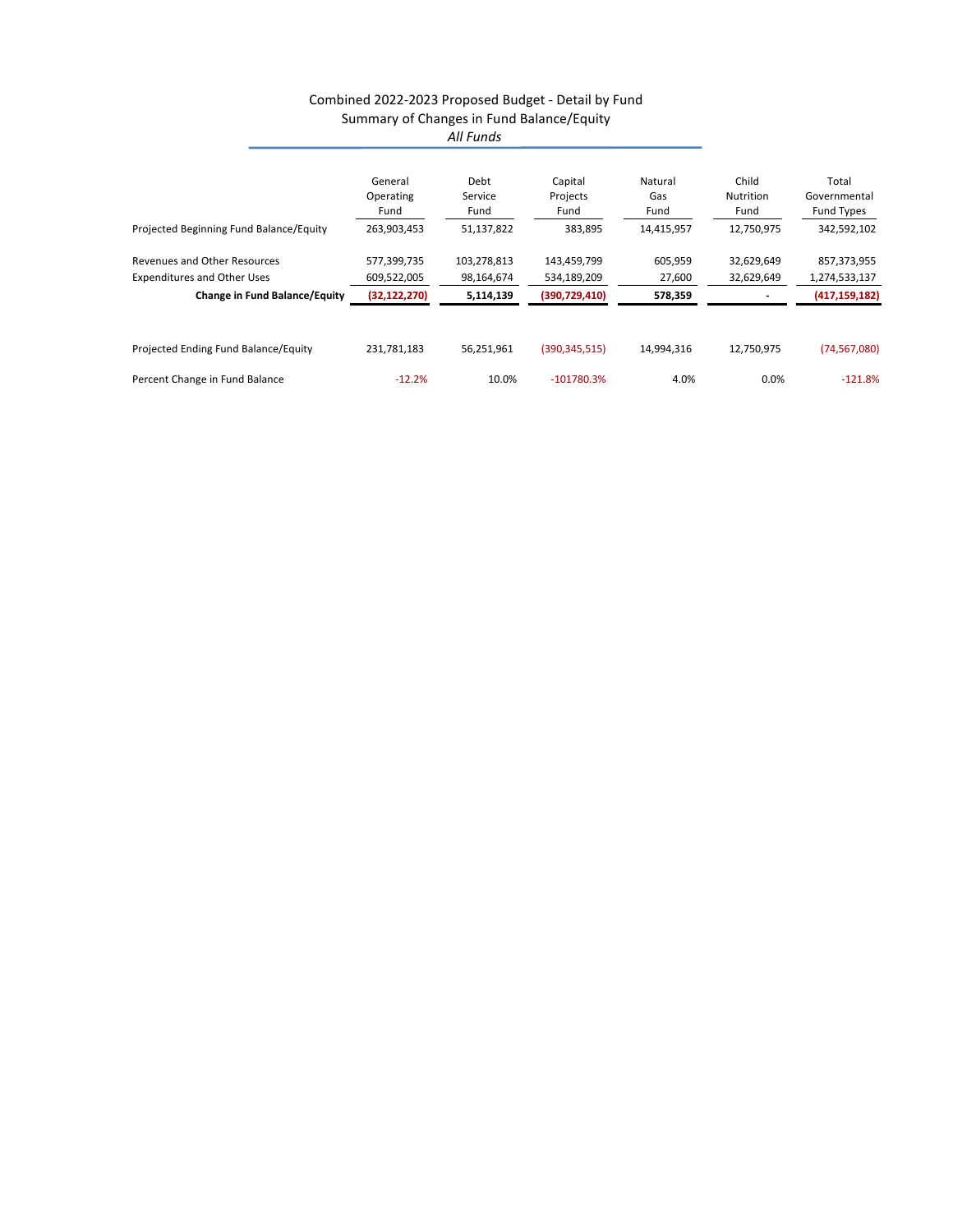Combined 2022‐2023 Proposed Revenue Budget *All Funds*